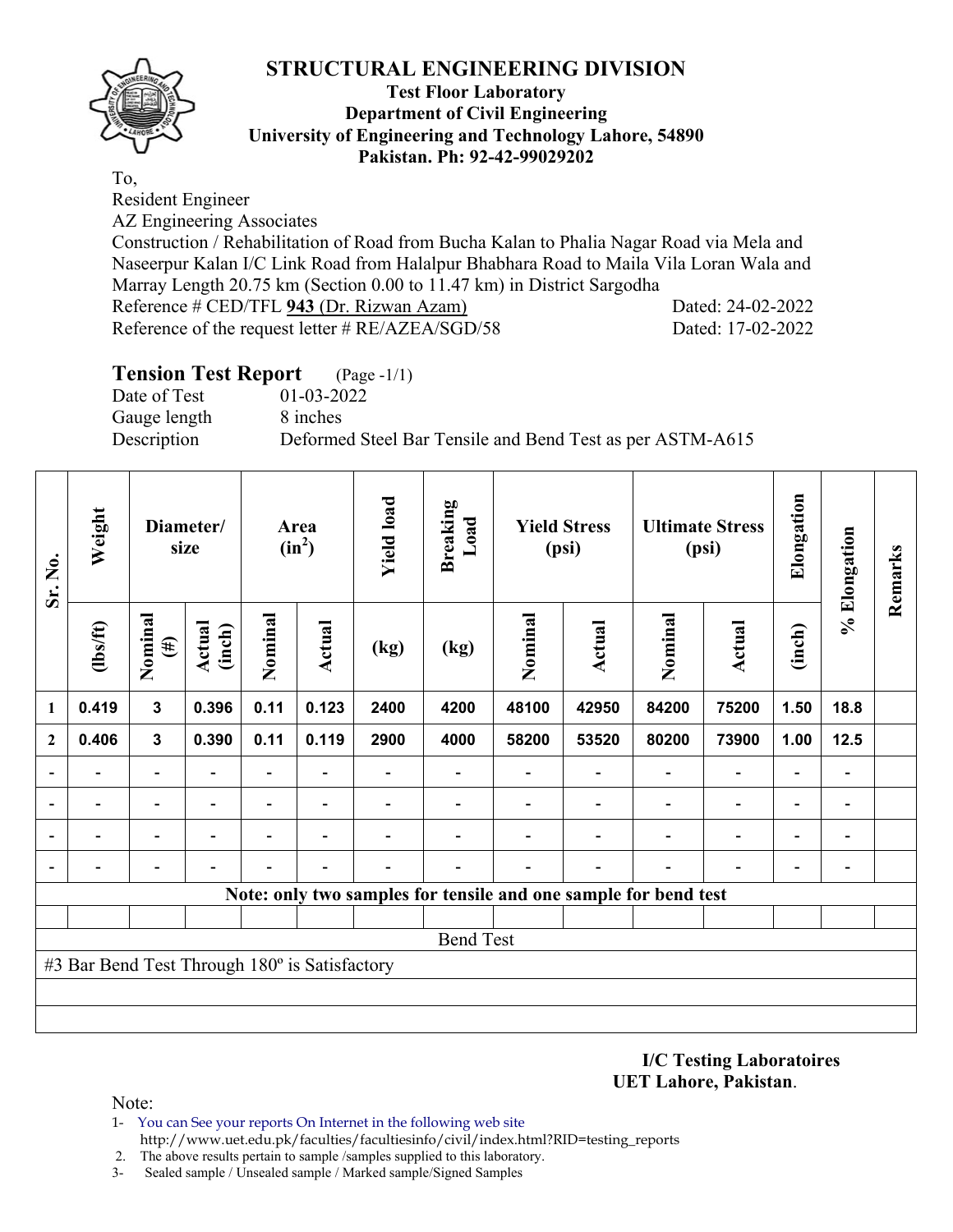

#### **Test Floor Laboratory Department of Civil Engineering University of Engineering and Technology Lahore, 54890 Pakistan. Ph: 92-42-99029202**

To, Project Manager Aujla & Associates Masjid D-Block Overhead No. 2 Royal Palm City Housing Scheme Gujranwala

Reference # CED/TFL 944 (Dr. Rizwan Azam) Dated: 24-02-2022 Reference of the request letter # Nil Dated: 23-02-2022

# **Tension Test Report** (Page -1/2)<br>Date of Test 01-03-2022 Date of Test Gauge length 8 inches Description Deformed Steel Bar Tensile and Bend Test as per ASTM-A615

| Sr. No.        | Weight                                        | Diameter/<br>size                           |                |      |                          | Area<br>$(in^2)$ |                  | <b>Yield load</b> | <b>Breaking</b><br>Load<br><b>Yield Stress</b><br>(psi) |                                                                 |                          | <b>Ultimate Stress</b><br>(psi) |                | Elongation | % Elongation | Remarks |        |         |               |        |  |  |
|----------------|-----------------------------------------------|---------------------------------------------|----------------|------|--------------------------|------------------|------------------|-------------------|---------------------------------------------------------|-----------------------------------------------------------------|--------------------------|---------------------------------|----------------|------------|--------------|---------|--------|---------|---------------|--------|--|--|
|                | $\frac{2}{10}$                                | Nominal<br>Actual<br>$(\#)$<br>$\mathbf{3}$ |                |      |                          | (inch)<br>0.397  |                  |                   |                                                         |                                                                 |                          | Nominal                         | <b>Actual</b>  | (kg)       | (kg)         | Nominal | Actual | Nominal | <b>Actual</b> | (inch) |  |  |
| $\mathbf{1}$   | 0.422                                         |                                             |                | 0.11 | 0.124                    | 4200             | 6400             | 84200             | 74600                                                   | 128300                                                          | 113700                   | 0.60                            | 7.5            |            |              |         |        |         |               |        |  |  |
| $\mathbf{2}$   | 0.410                                         | $\mathbf{3}$                                | 0.392          | 0.11 | 0.121                    | 3900             | 6000             | 78200             | 71320                                                   | 120300                                                          | 109800                   | 0.60                            | 7.5            |            |              |         |        |         |               |        |  |  |
|                |                                               | $\overline{\phantom{0}}$                    |                |      |                          |                  |                  |                   |                                                         |                                                                 | $\overline{\phantom{0}}$ |                                 |                |            |              |         |        |         |               |        |  |  |
| $\overline{a}$ |                                               | $\overline{\phantom{0}}$                    |                |      | $\overline{\phantom{0}}$ |                  |                  |                   |                                                         |                                                                 | $\overline{\phantom{0}}$ | $\overline{\phantom{0}}$        |                |            |              |         |        |         |               |        |  |  |
| $\blacksquare$ |                                               | Ξ.                                          | $\blacksquare$ |      | $\overline{\phantom{a}}$ |                  |                  |                   |                                                         | ۰                                                               | $\overline{\phantom{0}}$ | $\blacksquare$                  | $\blacksquare$ |            |              |         |        |         |               |        |  |  |
|                | -                                             | $\overline{a}$                              |                |      | $\blacksquare$           |                  |                  |                   | ۰                                                       | $\blacksquare$                                                  | $\overline{a}$           | $\overline{\phantom{a}}$        |                |            |              |         |        |         |               |        |  |  |
|                |                                               |                                             |                |      |                          |                  |                  |                   |                                                         | Note: only two samples for tensile and one sample for bend test |                          |                                 |                |            |              |         |        |         |               |        |  |  |
|                |                                               |                                             |                |      |                          |                  |                  |                   |                                                         |                                                                 |                          |                                 |                |            |              |         |        |         |               |        |  |  |
|                |                                               |                                             |                |      |                          |                  | <b>Bend Test</b> |                   |                                                         |                                                                 |                          |                                 |                |            |              |         |        |         |               |        |  |  |
|                | #3 Bar Bend Test Through 180° is Satisfactory |                                             |                |      |                          |                  |                  |                   |                                                         |                                                                 |                          |                                 |                |            |              |         |        |         |               |        |  |  |
|                |                                               |                                             |                |      |                          |                  |                  |                   |                                                         |                                                                 |                          |                                 |                |            |              |         |        |         |               |        |  |  |
|                |                                               |                                             |                |      |                          |                  |                  |                   |                                                         |                                                                 |                          |                                 |                |            |              |         |        |         |               |        |  |  |

**I/C Testing Laboratoires UET Lahore, Pakistan**.

Note:

1- You can See your reports On Internet in the following web site http://www.uet.edu.pk/faculties/facultiesinfo/civil/index.html?RID=testing\_reports

2. The above results pertain to sample /samples supplied to this laboratory.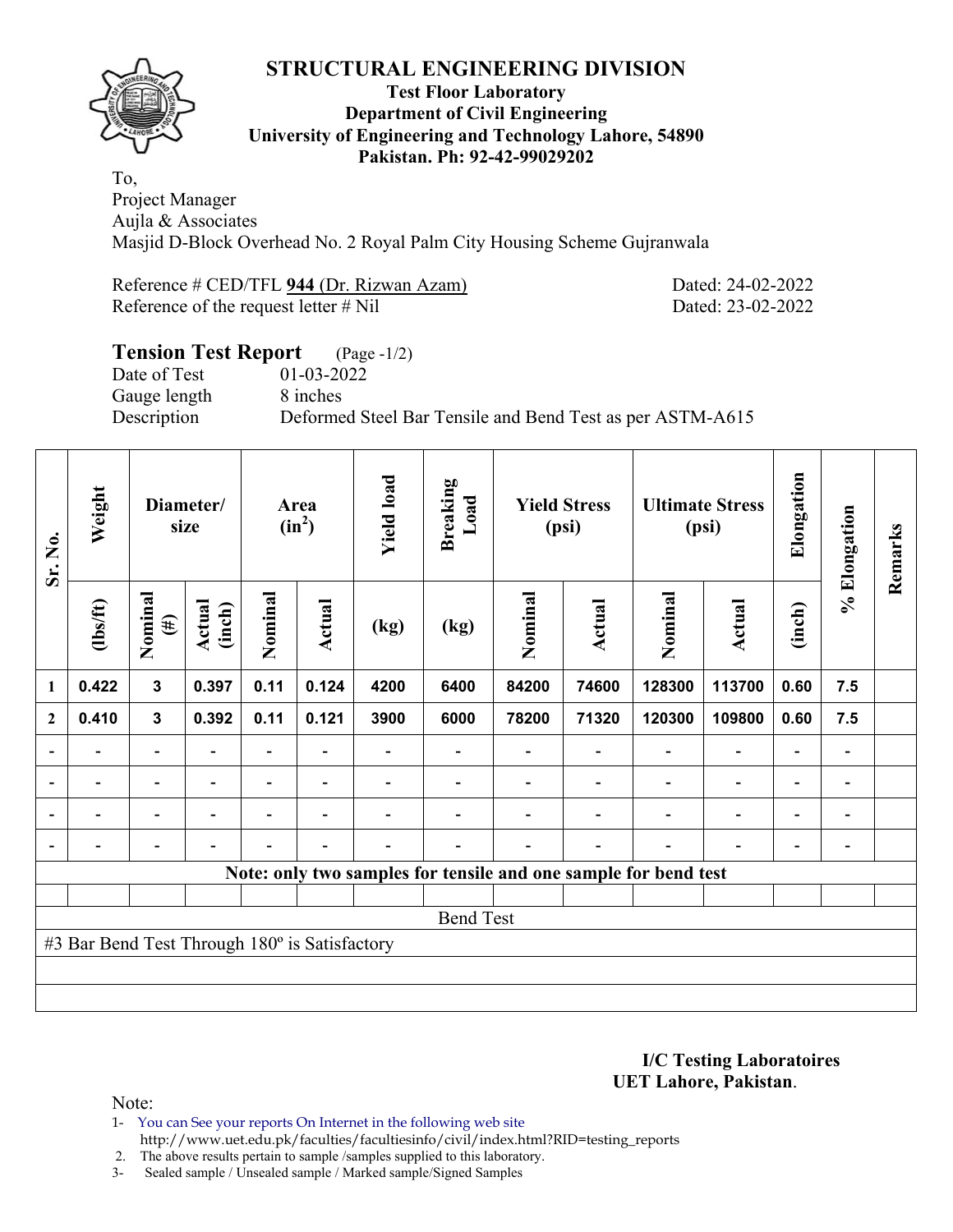

#### **Test Floor Laboratory Department of Civil Engineering University of Engineering and Technology Lahore, 54890 Pakistan. Ph: 92-42-99029202**

To, Project Manager Aujla & Associates Masjid B-Block Overhead No. 1 Royal Palm City Housing Scheme Gujranwala

Reference # CED/TFL 944 (Dr. Rizwan Azam) Dated: 24-02-2022 Reference of the request letter # Nil Dated: 23-02-2022

# **Tension Test Report** (Page -2/2)<br>Date of Test 01-03-2022 Date of Test Gauge length 8 inches Description Deformed Steel Bar Tensile and Bend Test as per ASTM-A615

| Sr. No.                  | Weight                                        | Diameter/<br>size        |                             |      | Area<br>$(in^2)$         | <b>Yield load</b> | <b>Breaking</b><br>Load |         | <b>Yield Stress</b><br>(psi) | <b>Ultimate Stress</b>                                          | (psi)                    | Elongation               | % Elongation                 | Remarks |
|--------------------------|-----------------------------------------------|--------------------------|-----------------------------|------|--------------------------|-------------------|-------------------------|---------|------------------------------|-----------------------------------------------------------------|--------------------------|--------------------------|------------------------------|---------|
|                          | $\frac{2}{10}$                                | Nominal<br>$(\#)$        | Nominal<br>Actual<br>(inch) |      | <b>Actual</b>            | (kg)              | (kg)                    | Nominal | Actual                       | Nominal                                                         | Actual                   | (inch)                   |                              |         |
| $\mathbf{1}$             | 0.407                                         | $\mathbf{3}$             | 0.390                       | 0.11 | 0.120                    | 3300              | 4800                    | 66200   | 60840                        | 96200                                                           | 88500                    | 1.60                     | 20.0                         |         |
| $\mathbf{2}$             | 0.400                                         | $\mathbf{3}$             | 0.387                       | 0.11 | 0.117                    | 3400              | 5000                    | 68200   | 63790                        | 100200                                                          | 93900                    | 1.30                     | 16.3                         |         |
|                          |                                               | $\overline{\phantom{0}}$ |                             | Ξ.   |                          |                   |                         |         |                              |                                                                 | $\overline{\phantom{0}}$ | $\overline{a}$           |                              |         |
| $\overline{a}$           |                                               | $\overline{a}$           |                             |      | $\overline{\phantom{0}}$ |                   |                         |         |                              |                                                                 | $\overline{a}$           | -                        | -                            |         |
| $\overline{\phantom{0}}$ |                                               | $\overline{\phantom{a}}$ | $\overline{\phantom{0}}$    | -    | $\blacksquare$           |                   |                         |         |                              | $\overline{\phantom{0}}$                                        | $\overline{\phantom{a}}$ | -                        | $\qquad \qquad \blacksquare$ |         |
|                          | $\overline{a}$                                | $\overline{\phantom{0}}$ |                             |      | $\blacksquare$           |                   |                         |         | $\overline{a}$               | $\blacksquare$                                                  | $\overline{\phantom{0}}$ | $\overline{\phantom{a}}$ | $\overline{\phantom{0}}$     |         |
|                          |                                               |                          |                             |      |                          |                   |                         |         |                              | Note: only two samples for tensile and one sample for bend test |                          |                          |                              |         |
|                          |                                               |                          |                             |      |                          |                   |                         |         |                              |                                                                 |                          |                          |                              |         |
|                          |                                               |                          |                             |      |                          |                   | <b>Bend Test</b>        |         |                              |                                                                 |                          |                          |                              |         |
|                          | #3 Bar Bend Test Through 180° is Satisfactory |                          |                             |      |                          |                   |                         |         |                              |                                                                 |                          |                          |                              |         |
|                          |                                               |                          |                             |      |                          |                   |                         |         |                              |                                                                 |                          |                          |                              |         |
|                          |                                               |                          |                             |      |                          |                   |                         |         |                              |                                                                 |                          |                          |                              |         |

**I/C Testing Laboratoires UET Lahore, Pakistan**.

- 1- You can See your reports On Internet in the following web site http://www.uet.edu.pk/faculties/facultiesinfo/civil/index.html?RID=testing\_reports
- 2. The above results pertain to sample /samples supplied to this laboratory.
- 3- Sealed sample / Unsealed sample / Marked sample/Signed Samples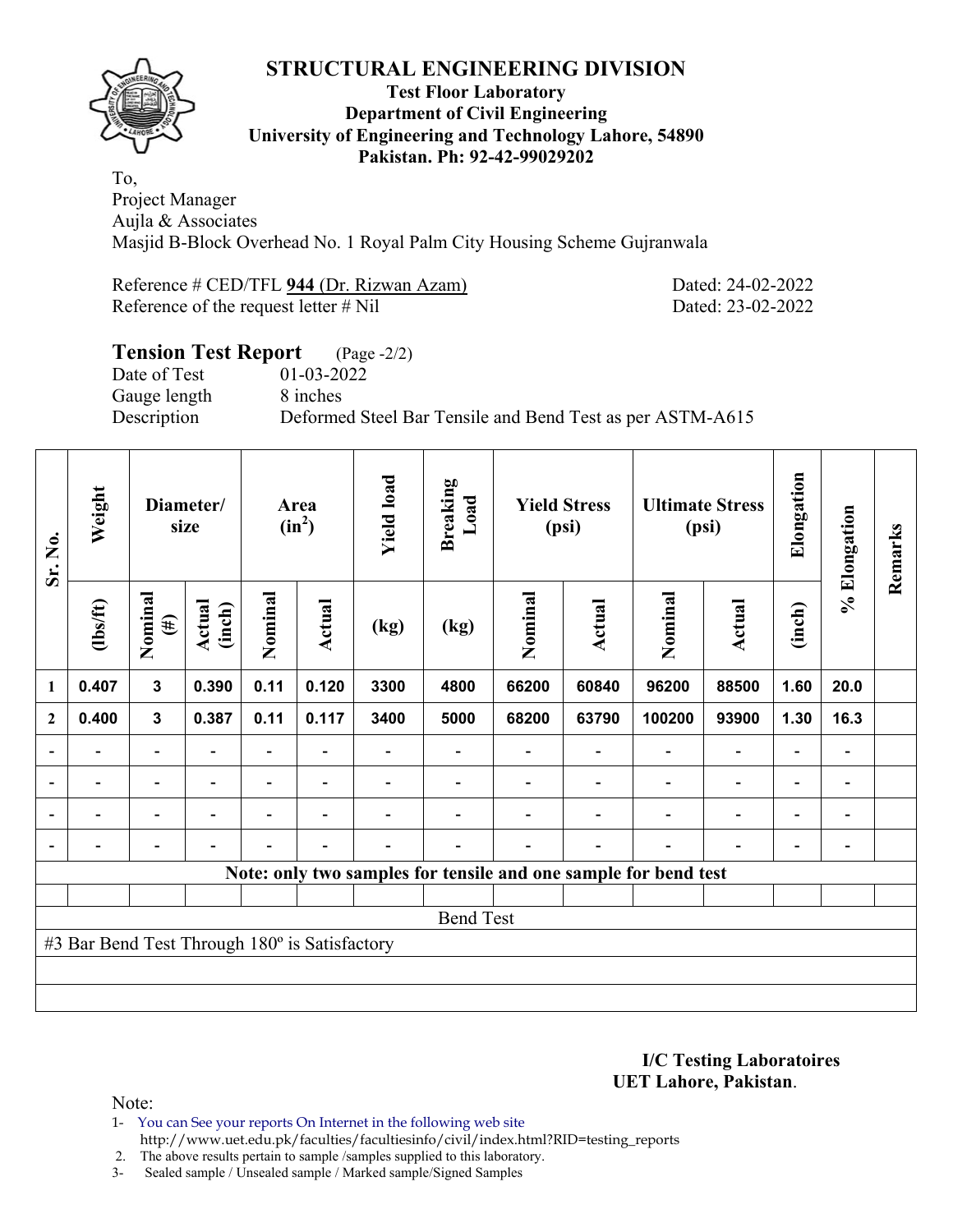

#### **Test Floor Laboratory Department of Civil Engineering University of Engineering and Technology Lahore, 54890 Pakistan. Ph: 92-42-99029202**

To, M/S M. Saleem Construction Company Sheikhupura

Reference # CED/TFL 945 (Dr. M Rizwan Riaz) Dated: 24-02-2022 Reference of the request letter # Nil Dated: 24-02-2022

#### **Tension Test Report** (Page -1/1) Date of Test 01-03-2022 Gauge length 8 inches Description Deformed Steel Bar Tensile and Bend Test as per ASTM-A615

| Sr. No.                  | Weight         |                          | Diameter/<br><b>Size</b><br>(inch) |                | Area<br>$(in^2)$         | <b>Yield load</b>                                   | <b>Breaking</b><br>Load |                                                                | <b>Yield Stress</b><br>(psi) |         | <b>Ultimate Stress</b><br>(psi) | Elongation | % Elongation             | Remarks |
|--------------------------|----------------|--------------------------|------------------------------------|----------------|--------------------------|-----------------------------------------------------|-------------------------|----------------------------------------------------------------|------------------------------|---------|---------------------------------|------------|--------------------------|---------|
|                          | $\frac{2}{10}$ | Nominal<br>Actual<br>3/8 |                                    | Nominal        | Actual                   | (kg)                                                | (kg)                    | Nominal                                                        | <b>Actual</b>                | Nominal | <b>Actual</b>                   | (inch)     |                          |         |
| 1                        | 0.376          |                          | 0.375                              | 0.11           | 0.111                    | 3400                                                | 4800                    | 68200                                                          | 67820                        | 96200   | 95800                           | 1.00       | 12.5                     |         |
| $\blacksquare$           |                | $\overline{\phantom{a}}$ |                                    | Ξ.             | $\blacksquare$           |                                                     |                         |                                                                |                              |         |                                 |            | $\overline{\phantom{a}}$ |         |
|                          |                | $\blacksquare$           |                                    | $\blacksquare$ | $\overline{\phantom{a}}$ |                                                     |                         |                                                                |                              |         |                                 |            | -                        |         |
| $\overline{a}$           |                | -                        |                                    |                | $\overline{\phantom{0}}$ |                                                     |                         |                                                                |                              |         |                                 |            | -                        |         |
| $\overline{\phantom{0}}$ | -              | -                        | $\blacksquare$                     |                | $\overline{\phantom{a}}$ |                                                     |                         |                                                                |                              |         | $\blacksquare$                  | ۰          | $\overline{\phantom{a}}$ |         |
| $\blacksquare$           | $\blacksquare$ | -                        |                                    |                | $\blacksquare$           |                                                     |                         |                                                                |                              |         |                                 |            | -                        |         |
|                          |                |                          |                                    |                |                          |                                                     |                         | Note: only one sample for tensile and one sample for bend test |                              |         |                                 |            |                          |         |
|                          |                |                          |                                    |                |                          |                                                     |                         |                                                                |                              |         |                                 |            |                          |         |
|                          |                |                          |                                    |                |                          |                                                     | <b>Bend Test</b>        |                                                                |                              |         |                                 |            |                          |         |
|                          |                |                          |                                    |                |                          | 3/8" Dia Bar Bend Test Through 180° is Satisfactory |                         |                                                                |                              |         |                                 |            |                          |         |
|                          |                |                          |                                    |                |                          |                                                     |                         |                                                                |                              |         |                                 |            |                          |         |
|                          |                |                          |                                    |                |                          |                                                     |                         |                                                                |                              |         |                                 |            |                          |         |

#### **I/C Testing Laboratoires UET Lahore, Pakistan**.

- 1- You can See your reports On Internet in the following web site http://www.uet.edu.pk/faculties/facultiesinfo/civil/index.html?RID=testing\_reports
- 2. The above results pertain to sample /samples supplied to this laboratory.
- 3- Sealed sample / Unsealed sample / Marked sample/Signed Samples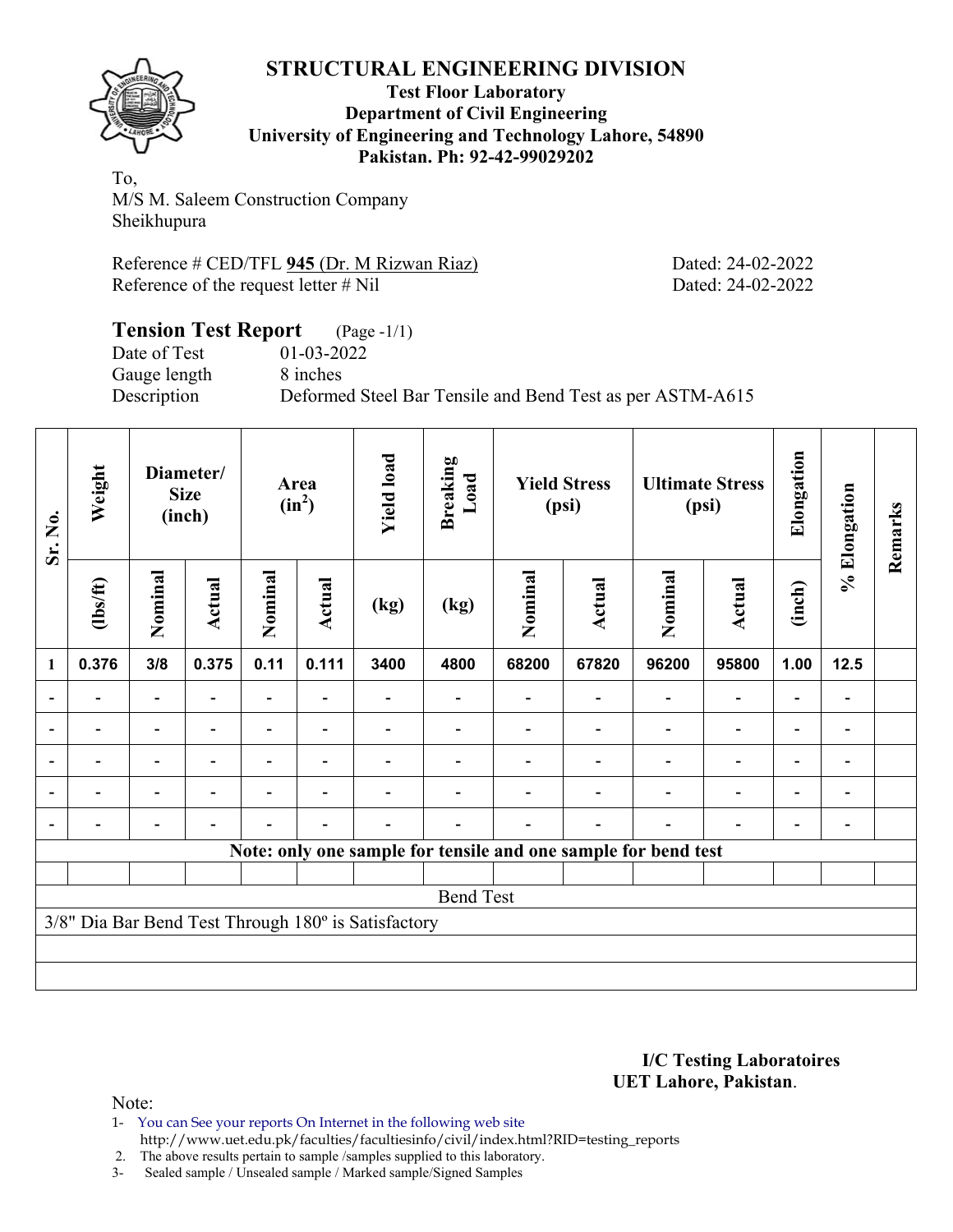

#### **Test Floor Laboratory Department of Civil Engineering University of Engineering and Technology Lahore, 54890 Pakistan. Ph: 92-42-99029202**

To, Principal Architect Z.H. Kazmi & Associates Construction of New Godowns / Sheds & Pavements) at ABL Bank Owned Warehouse Munirabad, Multan Reference # CED/TFL **946** (Dr. M Rizwan Riaz) Dated: 24-02-2022 Reference of the request letter # Nil Dated: 24-02-2022

# **Tension Test Report** (Page -1/1)

Date of Test 01-03-2022 Gauge length 8 inches

Description Deformed Steel Bar Tensile and Bend Test as per ASTM-A615

| Sr. No.                  | Weight                                        | Diameter/<br>size        |                                                                                         |                          | Area<br>$(in^2)$         | <b>Yield load</b> | <b>Breaking</b><br>Load |                                                                | <b>Yield Stress</b><br>(psi) |                          | <b>Ultimate Stress</b><br>(psi) | Elongation               | % Elongation   | Remarks |
|--------------------------|-----------------------------------------------|--------------------------|-----------------------------------------------------------------------------------------|--------------------------|--------------------------|-------------------|-------------------------|----------------------------------------------------------------|------------------------------|--------------------------|---------------------------------|--------------------------|----------------|---------|
|                          | $\frac{2}{10}$                                | Nominal<br>$(\#)$        | Nominal<br>Actual<br>Actual<br>(inch)<br>(kg)<br>(kg)<br>0.11<br>0.110<br>0.375<br>4000 |                          |                          |                   |                         | Nominal                                                        | Actual                       | Nominal                  | <b>Actual</b>                   | (inch)                   |                |         |
| $\mathbf{1}$             | 0.375                                         | $\mathbf{3}$             |                                                                                         |                          |                          |                   | 4500                    | 80200                                                          | 80040                        | 90200                    | 90100                           | 1.10                     | 13.8           |         |
|                          |                                               | $\overline{\phantom{0}}$ |                                                                                         | $\overline{\phantom{0}}$ |                          |                   |                         |                                                                |                              |                          | $\overline{\phantom{0}}$        |                          |                |         |
| $\blacksquare$           |                                               | $\overline{\phantom{0}}$ | ۰                                                                                       | $\blacksquare$           | $\blacksquare$           |                   |                         |                                                                |                              | $\blacksquare$           | $\overline{\phantom{0}}$        | $\overline{\phantom{0}}$ | $\blacksquare$ |         |
| $\overline{a}$           |                                               | $\overline{\phantom{0}}$ |                                                                                         |                          |                          |                   |                         |                                                                |                              |                          |                                 | ٠                        | $\blacksquare$ |         |
| $\overline{\phantom{a}}$ | $\blacksquare$                                | $\overline{\phantom{0}}$ | ۰                                                                                       |                          | $\blacksquare$           |                   |                         |                                                                |                              | $\overline{\phantom{0}}$ | $\overline{a}$                  | $\blacksquare$           | $\blacksquare$ |         |
|                          |                                               | $\overline{\phantom{0}}$ |                                                                                         |                          | $\overline{\phantom{0}}$ |                   |                         |                                                                | $\overline{\phantom{0}}$     | $\overline{\phantom{0}}$ | $\overline{\phantom{0}}$        | $\overline{\phantom{0}}$ |                |         |
|                          |                                               |                          |                                                                                         |                          |                          |                   |                         | Note: only one sample for tensile and one sample for bend test |                              |                          |                                 |                          |                |         |
|                          |                                               |                          |                                                                                         |                          |                          |                   |                         |                                                                |                              |                          |                                 |                          |                |         |
|                          |                                               |                          |                                                                                         |                          |                          |                   | <b>Bend Test</b>        |                                                                |                              |                          |                                 |                          |                |         |
|                          | #3 Bar Bend Test Through 180° is Satisfactory |                          |                                                                                         |                          |                          |                   |                         |                                                                |                              |                          |                                 |                          |                |         |
|                          |                                               |                          |                                                                                         |                          |                          |                   |                         |                                                                |                              |                          |                                 |                          |                |         |
|                          |                                               |                          |                                                                                         |                          |                          |                   |                         |                                                                |                              |                          |                                 |                          |                |         |

**I/C Testing Laboratoires UET Lahore, Pakistan**.

- 1- You can See your reports On Internet in the following web site http://www.uet.edu.pk/faculties/facultiesinfo/civil/index.html?RID=testing\_reports
- 2. The above results pertain to sample /samples supplied to this laboratory.
- 3- Sealed sample / Unsealed sample / Marked sample/Signed Samples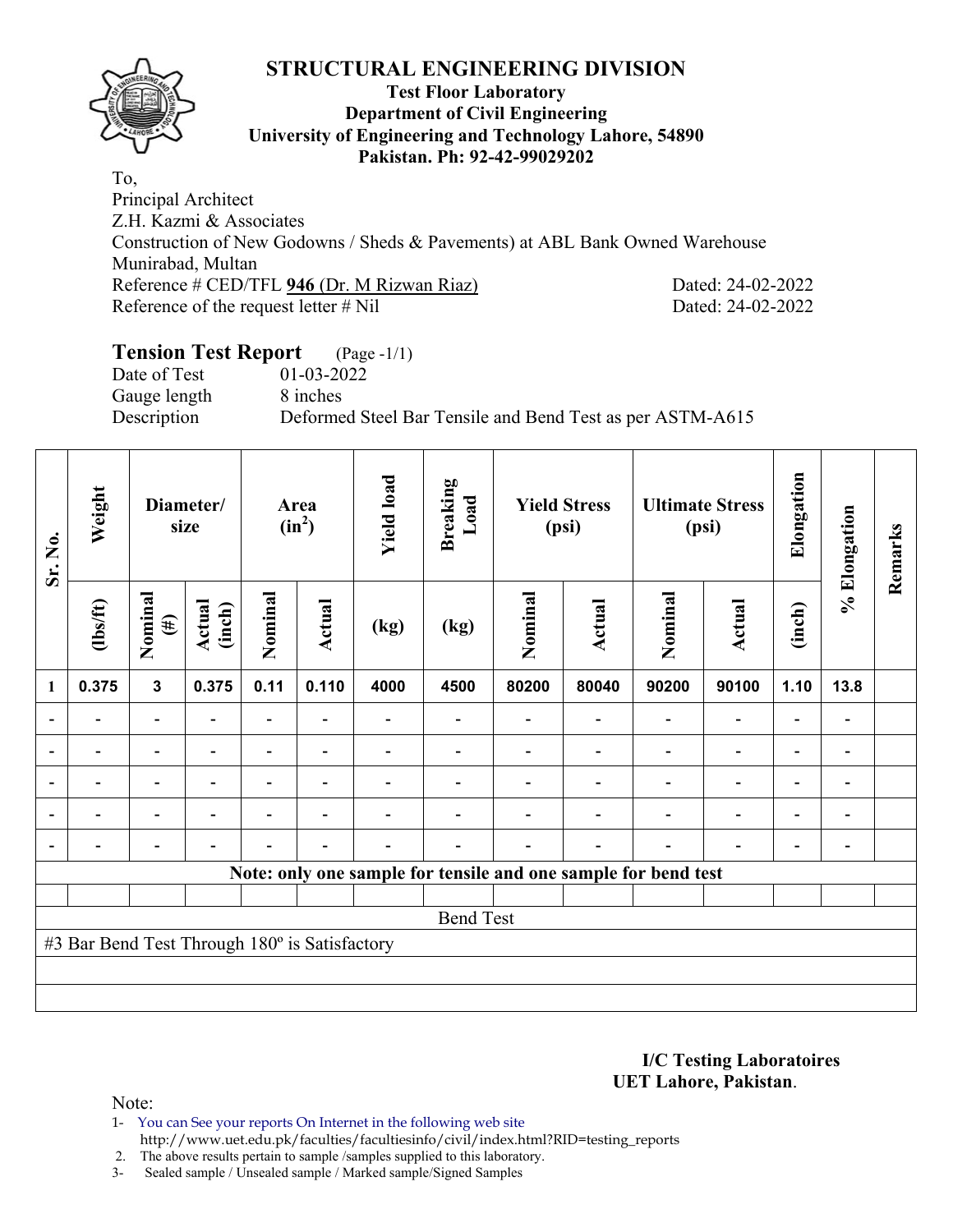

**Test Floor Laboratory Department of Civil Engineering University of Engineering and Technology Lahore, 54890 Pakistan. Ph: 92-42-99029202** 

To, M/S Landmark Consultants Gulberg-II, Lahore (Parkview Apartments)

Reference # CED/TFL **947** (Dr. M Rizwan Riaz) Dated: 24-02-2022 Reference of the request letter # CIV/172/24022022 Dated: 24-02-2022

| <b>Tension Test Report</b> (Page -1/1) |                                                           |
|----------------------------------------|-----------------------------------------------------------|
| Date of Test                           | 01-03-2022                                                |
| Gauge length                           | 8 inches                                                  |
| Description                            | Deformed Steel Bar Tensile and Bend Test as per ASTM-A615 |
|                                        |                                                           |

| Sr. No.      | Weight                                        |                          | Diameter/<br>size       |                          | Area<br>$(in^2)$         | <b>Yield load</b> | <b>Breaking</b><br>Load                                        |         | <b>Yield Stress</b><br>(psi) |                          | <b>Ultimate Stress</b><br>(psi) | Elongation               | % Elongation   | Remarks |
|--------------|-----------------------------------------------|--------------------------|-------------------------|--------------------------|--------------------------|-------------------|----------------------------------------------------------------|---------|------------------------------|--------------------------|---------------------------------|--------------------------|----------------|---------|
|              | (lbs/ft)                                      | Nominal<br>$(\#)$        | <b>Actual</b><br>(inch) | Nominal                  | Actual                   | (kg)              | (kg)                                                           | Nominal | Actual                       | Nominal                  | <b>Actual</b>                   | (inch)                   |                |         |
| $\mathbf{1}$ | 0.372                                         | $\overline{3}$           | 0.373                   | 0.11                     | 0.109                    | 4200              | 4900                                                           | 84200   | 84690                        | 98200                    | 98800                           | 1.00                     | 12.5           |         |
|              |                                               |                          |                         |                          |                          |                   |                                                                |         |                              |                          | $\qquad \qquad \blacksquare$    | $\overline{\phantom{0}}$ |                |         |
|              | $\overline{\phantom{0}}$                      | -                        |                         |                          |                          |                   |                                                                |         |                              | $\overline{\phantom{0}}$ | $\overline{\phantom{a}}$        | $\overline{\phantom{0}}$ |                |         |
|              |                                               |                          |                         |                          |                          |                   |                                                                |         |                              |                          | $\qquad \qquad \blacksquare$    | $\overline{\phantom{0}}$ |                |         |
|              |                                               | $\overline{\phantom{0}}$ |                         | $\overline{\phantom{0}}$ | $\overline{\phantom{0}}$ |                   |                                                                |         |                              |                          | $\overline{\phantom{a}}$        | $\overline{\phantom{0}}$ | $\overline{a}$ |         |
|              |                                               |                          |                         |                          |                          |                   |                                                                |         |                              |                          |                                 | $\overline{\phantom{0}}$ | $\overline{a}$ |         |
|              |                                               |                          |                         |                          |                          |                   | Note: only one sample for tensile and one sample for bend test |         |                              |                          |                                 |                          |                |         |
|              |                                               |                          |                         |                          |                          |                   |                                                                |         |                              |                          |                                 |                          |                |         |
|              |                                               |                          |                         |                          |                          |                   | <b>Bend Test</b>                                               |         |                              |                          |                                 |                          |                |         |
|              | #3 Bar Bend Test Through 180° is Satisfactory |                          |                         |                          |                          |                   |                                                                |         |                              |                          |                                 |                          |                |         |
|              |                                               |                          |                         |                          |                          |                   |                                                                |         |                              |                          |                                 |                          |                |         |
|              |                                               |                          |                         |                          |                          |                   |                                                                |         |                              |                          |                                 |                          |                |         |

**I/C Testing Laboratoires UET Lahore, Pakistan**.

- 1- You can See your reports On Internet in the following web site http://www.uet.edu.pk/faculties/facultiesinfo/civil/index.html?RID=testing\_reports
- 2. The above results pertain to sample /samples supplied to this laboratory.
- 3- Sealed sample / Unsealed sample / Marked sample/Signed Samples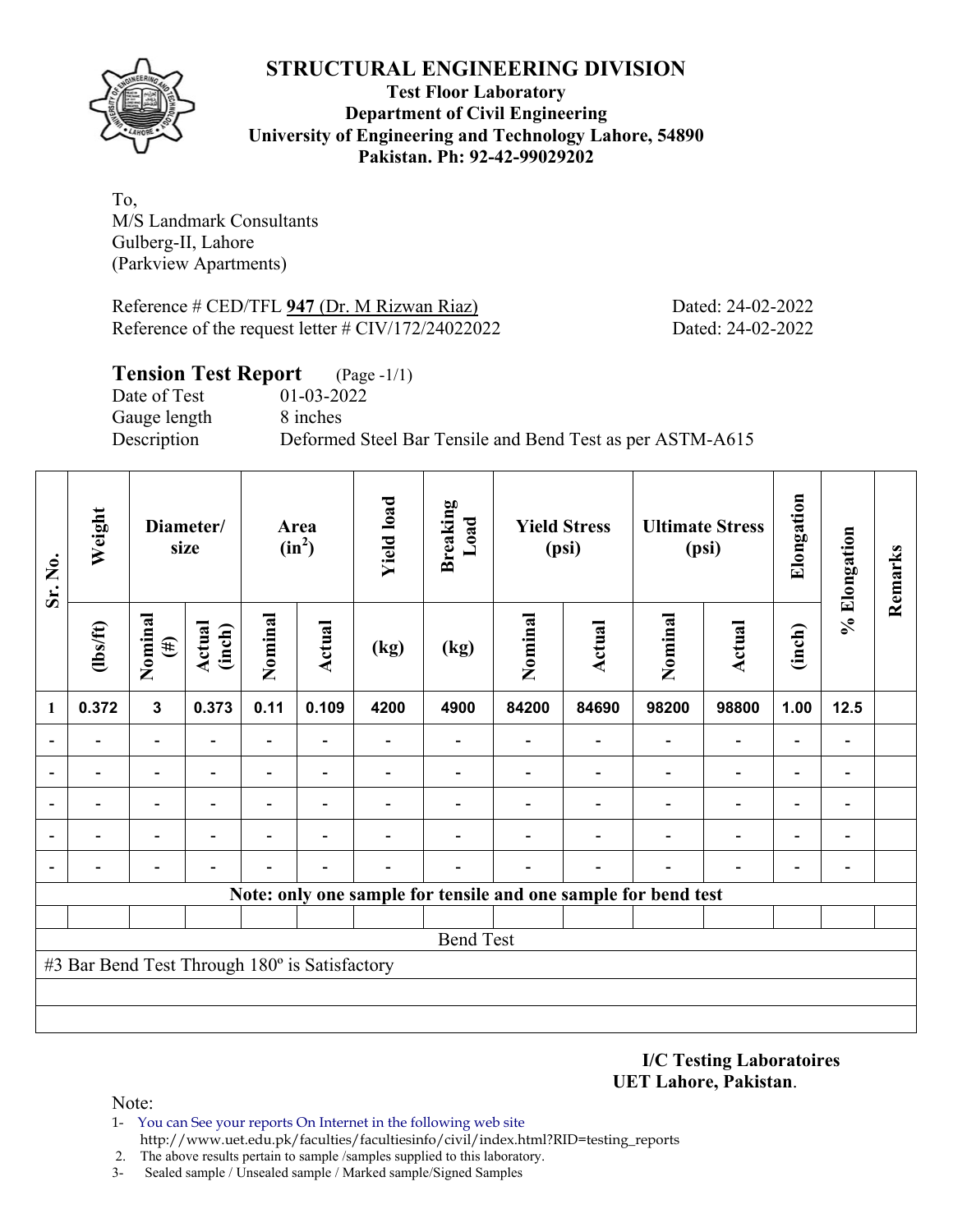

#### **Test Floor Laboratory Department of Civil Engineering University of Engineering and Technology Lahore, 54890 Pakistan. Ph: 92-42-99029202**

To, Resident Engineer Osmani & Company (Pvt) Ltd Infrastructure Development Works of Phase-II (Including Construction of UG, OH Tank, Water Supply and Sewerage System) at M-3 Industrial City near Sahianwala Interchange, M3 Motorway, Faisalabad Reference # CED/TFL 948 (Dr. M Rizwan Riaz) Dated: 24-02-2022 Reference of the request letter # CRE/M3IC/FIC-040/Lab/1670 Dated: 15-02-2022

# **Tension Test Report** (Page -1/1)

Date of Test 01-03-2022 Gauge length 8 inches

Description Deformed Steel Bar Tensile and Bend Test as per ASTM-A615

| Sr. No.        | Weight                                        |                                                                         | Diameter/<br>size        |                              | Area<br>$(in^2)$ | <b>Yield load</b> | <b>Breaking</b><br>Load |         | <b>Yield Stress</b><br>(psi)                                    |         | <b>Ultimate Stress</b><br>(psi) | Elongation               | % Elongation   | Remarks                 |
|----------------|-----------------------------------------------|-------------------------------------------------------------------------|--------------------------|------------------------------|------------------|-------------------|-------------------------|---------|-----------------------------------------------------------------|---------|---------------------------------|--------------------------|----------------|-------------------------|
|                | $lbsft$                                       | Nominal<br><b>Actual</b><br>(inch)<br>$(\#)$<br>$\overline{\mathbf{3}}$ |                          | Nominal                      | Actual           | (kg)              | (kg)                    | Nominal | <b>Actual</b>                                                   | Nominal | <b>Actual</b>                   | (inch)                   |                |                         |
| 1              | 0.363                                         |                                                                         | 0.369                    | 0.11                         | 0.107            | 3300              | 4700                    | 66200   | 68170                                                           | 94200   | 97100                           | 1.20                     | 15.0           |                         |
| $\mathbf{2}$   | 0.365                                         | $\mathbf{3}$                                                            | 0.370                    | 0.11                         | 0.107            | 3300              | 4800                    | 66200   | 67750                                                           | 96200   | 98600                           | 1.10                     | 13.8           | Ittehad<br><b>Steel</b> |
| $\blacksquare$ | $\blacksquare$                                | Ξ.                                                                      |                          | ٠                            |                  |                   |                         |         |                                                                 |         | $\overline{\phantom{a}}$        |                          |                |                         |
|                |                                               | -                                                                       | $\overline{\phantom{0}}$ | $\qquad \qquad \blacksquare$ | ٠                |                   |                         |         |                                                                 |         | $\blacksquare$                  | $\overline{\phantom{0}}$ | -              |                         |
|                |                                               |                                                                         |                          |                              |                  |                   |                         |         |                                                                 |         | $\overline{\phantom{0}}$        |                          | $\overline{a}$ |                         |
|                |                                               |                                                                         |                          |                              |                  |                   |                         |         |                                                                 |         |                                 |                          | $\overline{a}$ |                         |
|                |                                               |                                                                         |                          |                              |                  |                   |                         |         | Note: only two samples for tensile and one sample for bend test |         |                                 |                          |                |                         |
|                |                                               |                                                                         |                          |                              |                  |                   |                         |         |                                                                 |         |                                 |                          |                |                         |
|                |                                               |                                                                         |                          |                              |                  |                   | <b>Bend Test</b>        |         |                                                                 |         |                                 |                          |                |                         |
|                | #3 Bar Bend Test Through 180° is Satisfactory |                                                                         |                          |                              |                  |                   |                         |         |                                                                 |         |                                 |                          |                |                         |
|                |                                               |                                                                         |                          |                              |                  |                   |                         |         |                                                                 |         |                                 |                          |                |                         |
|                |                                               |                                                                         |                          |                              |                  |                   |                         |         |                                                                 |         |                                 |                          |                |                         |

**I/C Testing Laboratoires UET Lahore, Pakistan**.

- 1- You can See your reports On Internet in the following web site http://www.uet.edu.pk/faculties/facultiesinfo/civil/index.html?RID=testing\_reports
- 2. The above results pertain to sample /samples supplied to this laboratory.
- 3- Sealed sample / Unsealed sample / Marked sample/Signed Samples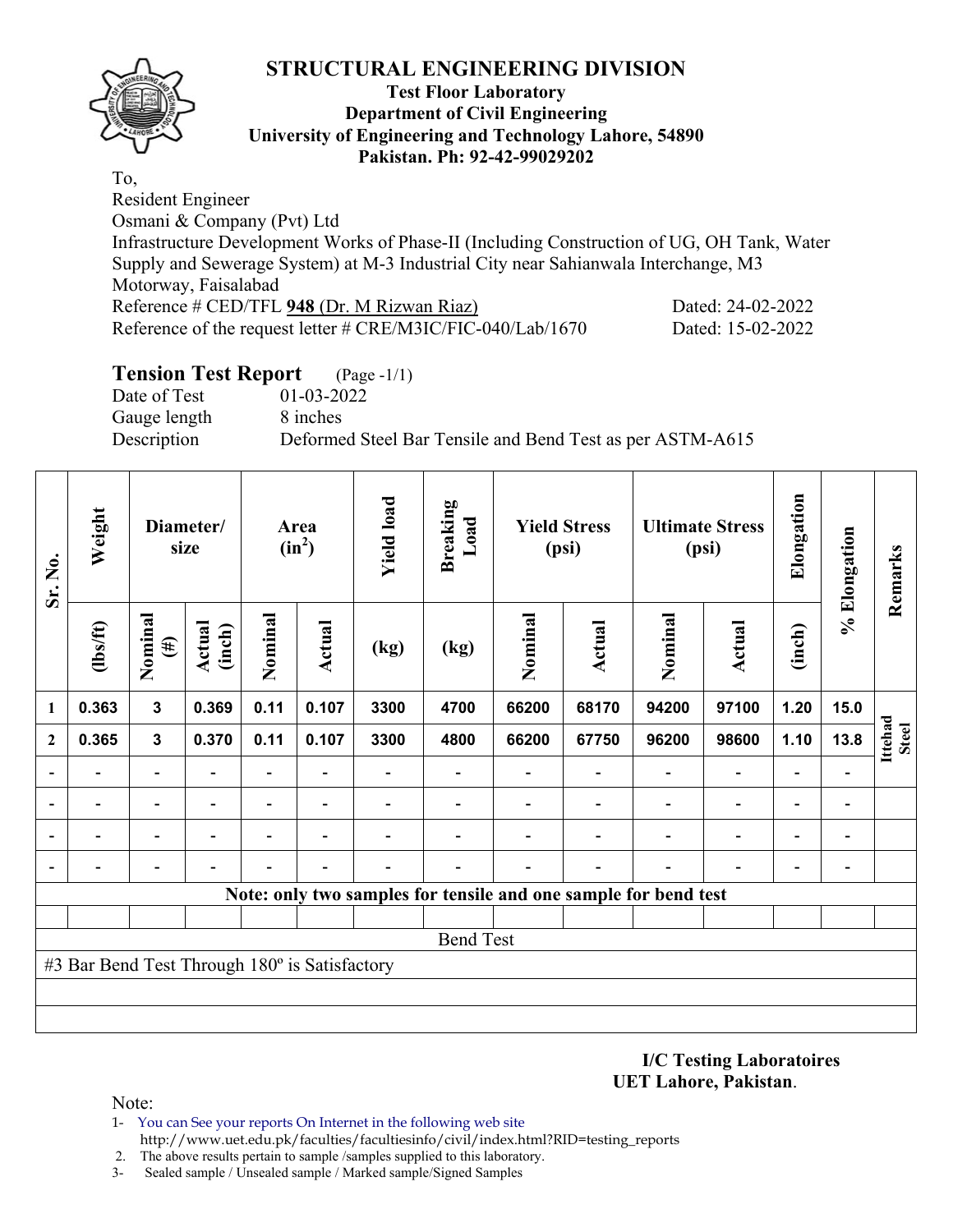

#### **Test Floor Laboratory Department of Civil Engineering University of Engineering and Technology Lahore, 54890 Pakistan. Ph: 92-42-99029202**

To, Sub Divisional Officer Building Sub Division Nankana Sahib (Construction of 3 Nos Additional Class Rooms at Govt Boys Primary School Sheikh Da Kot Tehsil & District Nankana Sahib Reference # CED/TFL 949 (Dr. M Rizwan Riaz) Dated: 24-02-2022 Reference of the request letter # 794/SDO/BDS.NNS Dated: 20-02-2022

# **Tension Test Report** (Page -1/1)

Date of Test 01-03-2022 Gauge length 8 inches

Description Deformed Steel Bar Tensile and Bend Test as per ASTM-A615

| Sr. No.        | Weight                                        |                          | Diameter/<br>size |                          | Area<br>$(in^2)$         | <b>Yield load</b> | <b>Breaking</b><br>Load                                        |         | <b>Yield Stress</b><br>(psi) |         | <b>Ultimate Stress</b><br>(psi) | Elongation               | % Elongation                 | Remarks |
|----------------|-----------------------------------------------|--------------------------|-------------------|--------------------------|--------------------------|-------------------|----------------------------------------------------------------|---------|------------------------------|---------|---------------------------------|--------------------------|------------------------------|---------|
|                | $\frac{2}{10}$                                | Nominal<br>$(\#)$        | Actual<br>(inch)  | Nominal                  | Actual                   | (kg)              | (kg)                                                           | Nominal | <b>Actual</b>                | Nominal | <b>Actual</b>                   | (inch)                   |                              |         |
| 1              | 0.498                                         | $\mathbf{3}$             | 0.432             | 0.11                     | 0.146                    | 4400              | 6500                                                           | 88200   | 66240                        | 130300  | 97900                           | 1.60                     | 20.0                         |         |
|                |                                               |                          |                   |                          |                          |                   |                                                                |         |                              |         | $\overline{\phantom{0}}$        |                          |                              |         |
| $\blacksquare$ |                                               | $\overline{\phantom{0}}$ |                   | $\overline{\phantom{0}}$ |                          |                   |                                                                |         |                              |         | $\overline{\phantom{0}}$        | $\overline{\phantom{0}}$ | $\overline{a}$               |         |
| $\blacksquare$ |                                               | $\overline{\phantom{0}}$ | $\blacksquare$    | $\overline{\phantom{0}}$ | $\overline{\phantom{0}}$ |                   |                                                                |         |                              |         | $\overline{\phantom{a}}$        | $\overline{\phantom{0}}$ | $\qquad \qquad \blacksquare$ |         |
| $\blacksquare$ |                                               |                          |                   |                          |                          |                   |                                                                |         |                              |         |                                 |                          |                              |         |
| ٠              |                                               |                          |                   |                          |                          |                   |                                                                |         |                              |         |                                 |                          | $\overline{a}$               |         |
|                |                                               |                          |                   |                          |                          |                   | Note: only one sample for tensile and one sample for bend test |         |                              |         |                                 |                          |                              |         |
|                |                                               |                          |                   |                          |                          |                   |                                                                |         |                              |         |                                 |                          |                              |         |
|                |                                               |                          |                   |                          |                          |                   | <b>Bend Test</b>                                               |         |                              |         |                                 |                          |                              |         |
|                | #3 Bar Bend Test Through 180° is Satisfactory |                          |                   |                          |                          |                   |                                                                |         |                              |         |                                 |                          |                              |         |
|                |                                               |                          |                   |                          |                          |                   |                                                                |         |                              |         |                                 |                          |                              |         |
|                |                                               |                          |                   |                          |                          |                   |                                                                |         |                              |         |                                 |                          |                              |         |

**I/C Testing Laboratoires UET Lahore, Pakistan**.

- 1- You can See your reports On Internet in the following web site http://www.uet.edu.pk/faculties/facultiesinfo/civil/index.html?RID=testing\_reports
- 2. The above results pertain to sample /samples supplied to this laboratory.
- 3- Sealed sample / Unsealed sample / Marked sample/Signed Samples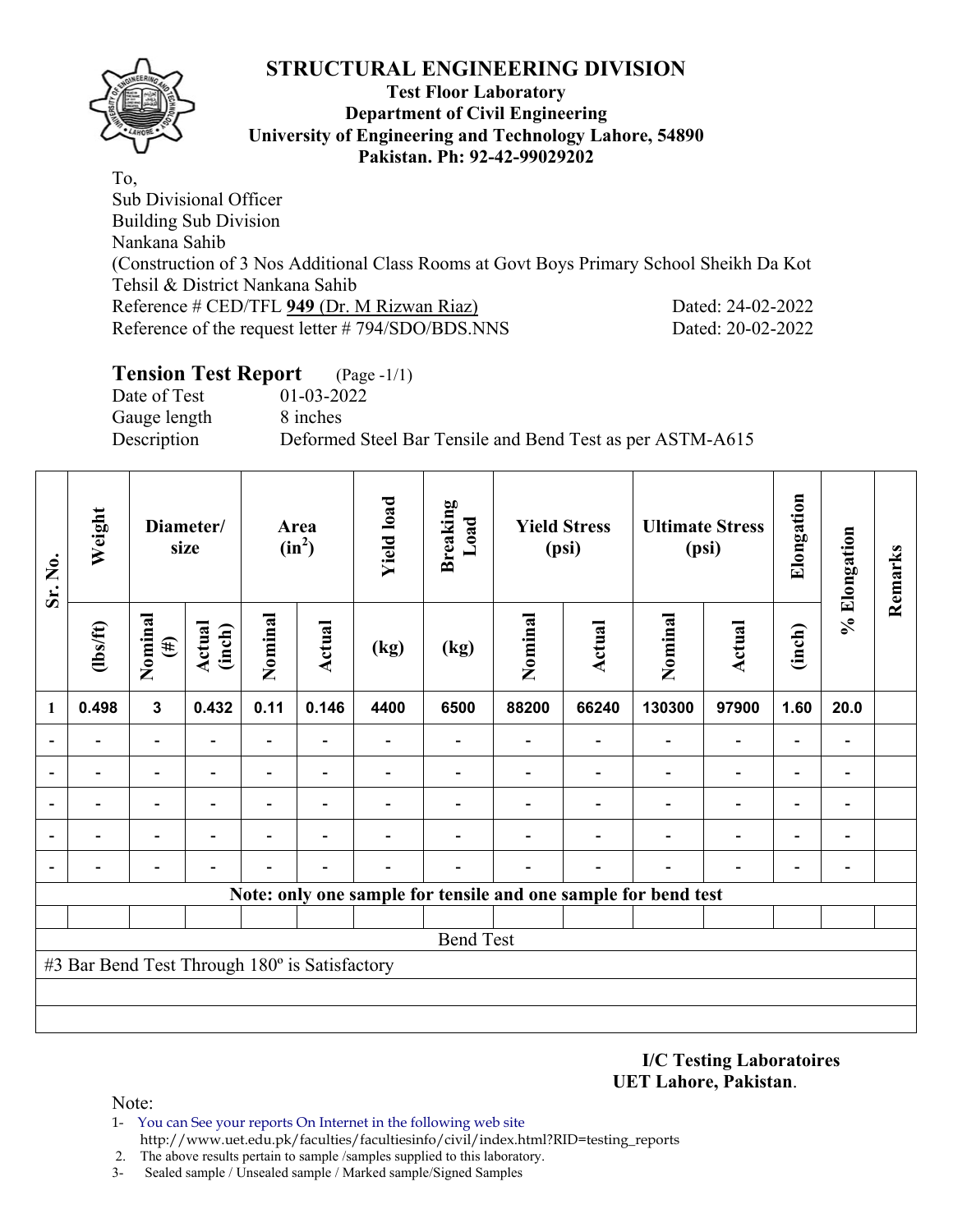

#### **Test Floor Laboratory Department of Civil Engineering University of Engineering and Technology Lahore, 54890 Pakistan. Ph: 92-42-99029202**

To, Assistant Project Engineer Defence Housing Authority, Gujranwala Construction of Villas (Block – B) (M/s Mureed International & Co (Pvt) Ltd)

| Reference $\#$ CED/TFL 950 (Dr. M Rizwan Riaz)              | Dated: 25-02-2022 |
|-------------------------------------------------------------|-------------------|
| Reference of the request letter $\# 111/3/APE$ Bldgs/Gen/12 | Dated: 24-02-2022 |

#### **Tension Test Report** (Page -1/1)

Date of Test 01-03-2022 Gauge length 8 inches

Description Deformed Steel Bar Tensile and Bend Test as per ASTM-A615

| Sr. No.      | Weight                                        |                                                            | Diameter/<br>size |                          | Area<br>$(in^2)$         | <b>Yield load</b> | <b>Breaking</b><br>Load                                         |         | <b>Yield Stress</b><br>(psi) |                          | <b>Ultimate Stress</b><br>(psi) | Elongation               | % Elongation             | Remarks                |
|--------------|-----------------------------------------------|------------------------------------------------------------|-------------------|--------------------------|--------------------------|-------------------|-----------------------------------------------------------------|---------|------------------------------|--------------------------|---------------------------------|--------------------------|--------------------------|------------------------|
|              | $\frac{2}{10}$                                | Nominal<br>Nominal<br>Actual<br>Actual<br>(inch)<br>$(\#)$ |                   | (kg)                     | (kg)                     | Nominal           | <b>Actual</b>                                                   | Nominal | <b>Actual</b>                | (inch)                   |                                 |                          |                          |                        |
| 1            | 0.372                                         | $\mathbf 3$                                                | 0.373             | 0.11                     | 0.109                    | 3700              | 4500                                                            | 74200   | 74660                        | 90200                    | 90800                           | 1.20                     | 15.0                     |                        |
| $\mathbf{2}$ | 0.378                                         | $\mathbf{3}$                                               | 0.376             | 0.11                     | 0.111                    | 3700              | 4300                                                            | 74200   | 73310                        | 86200                    | 85200                           | 1.10                     | 13.8                     | Amreli<br><b>Steel</b> |
|              |                                               | $\overline{\phantom{0}}$                                   |                   | $\overline{\phantom{0}}$ | $\overline{\phantom{a}}$ |                   | $\overline{\phantom{0}}$                                        |         |                              | $\overline{\phantom{0}}$ | $\blacksquare$                  | $\overline{\phantom{0}}$ | $\overline{\phantom{0}}$ |                        |
|              |                                               | -                                                          |                   | -                        | $\overline{\phantom{a}}$ |                   |                                                                 |         |                              |                          | $\qquad \qquad \blacksquare$    | $\overline{\phantom{0}}$ | $\qquad \qquad$          |                        |
|              |                                               | $\overline{\phantom{0}}$                                   |                   | -                        |                          |                   |                                                                 |         |                              |                          |                                 | $\overline{\phantom{0}}$ | $\overline{\phantom{a}}$ |                        |
|              |                                               |                                                            |                   |                          |                          |                   |                                                                 |         |                              |                          |                                 |                          | $\overline{a}$           |                        |
|              |                                               |                                                            |                   |                          |                          |                   | Note: only two samples for tensile and one sample for bend test |         |                              |                          |                                 |                          |                          |                        |
|              |                                               |                                                            |                   |                          |                          |                   |                                                                 |         |                              |                          |                                 |                          |                          |                        |
|              |                                               |                                                            |                   |                          |                          |                   | <b>Bend Test</b>                                                |         |                              |                          |                                 |                          |                          |                        |
|              | #3 Bar Bend Test Through 180° is Satisfactory |                                                            |                   |                          |                          |                   |                                                                 |         |                              |                          |                                 |                          |                          |                        |
|              |                                               |                                                            |                   |                          |                          |                   |                                                                 |         |                              |                          |                                 |                          |                          |                        |
|              |                                               |                                                            |                   |                          |                          |                   |                                                                 |         |                              |                          |                                 |                          |                          |                        |

**I/C Testing Laboratoires UET Lahore, Pakistan**.

- 1- You can See your reports On Internet in the following web site http://www.uet.edu.pk/faculties/facultiesinfo/civil/index.html?RID=testing\_reports
- 2. The above results pertain to sample /samples supplied to this laboratory.
- 3- Sealed sample / Unsealed sample / Marked sample/Signed Samples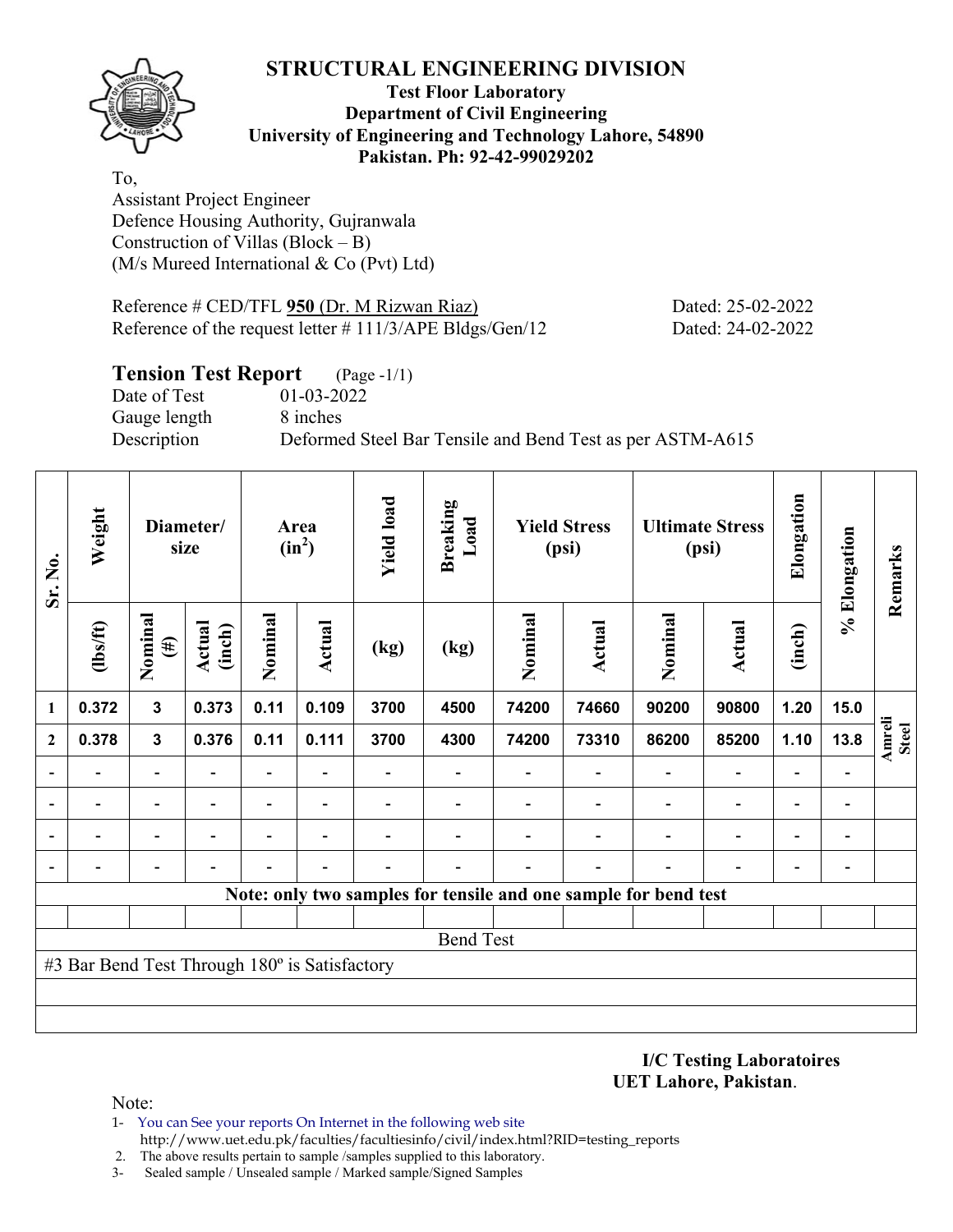

#### **Test Floor Laboratory Department of Civil Engineering University of Engineering and Technology Lahore, 54890 Pakistan. Ph: 92-42-99029202**

To, Garrison Engineer (Army)-II Lahore (CA No. CEA/CZ-85/2021 – Const of 1 x 128 Men SM Bk, 15 Mp, 11 Div Lhr)

Reference # CED/TFL 953 (Dr. M Rizwan Riaz) Dated: 25-02-2022 Reference of the request letter # 6003/60/E6 Dated: 24-02-2022

# **Tension Test Report** (Page -1/1) Date of Test 01-03-2022 Gauge length 8 inches Description Deformed Steel Bar Tensile and Bend Test as per ASTM-A615

| Sr. No.                  | Weight                                              |                          | Diameter/<br><b>Size</b><br>(inch) |                                             | Area<br>$(in^2)$ | <b>Yield load</b> | <b>Breaking</b><br>Load |         | <b>Yield Stress</b><br>(psi)                                    |         | <b>Ultimate Stress</b><br>(psi) | Elongation               | % Elongation             | Remarks |
|--------------------------|-----------------------------------------------------|--------------------------|------------------------------------|---------------------------------------------|------------------|-------------------|-------------------------|---------|-----------------------------------------------------------------|---------|---------------------------------|--------------------------|--------------------------|---------|
|                          | $\frac{2}{10}$                                      | Nominal                  | Actual                             | Nominal<br>Actual<br>0.11<br>0.368<br>0.106 |                  | (kg)              | (kg)                    | Nominal | Actual                                                          | Nominal | <b>Actual</b>                   | (inch)                   |                          |         |
| 1                        | 0.362                                               | 3/8                      |                                    |                                             |                  | 3000              | 4400                    | 60200   | 62120                                                           | 88200   | 91200                           | 1.50                     | 18.8                     |         |
| $\mathbf{2}$             | 0.370                                               | 3/8                      | 0.372                              | 0.11                                        | 0.109            | 3100              | 4700                    | 62200   | 62830                                                           | 94200   | 95300                           | 1.40                     | 17.5                     |         |
|                          |                                                     |                          |                                    |                                             |                  |                   |                         |         |                                                                 |         |                                 |                          |                          |         |
| $\overline{\phantom{a}}$ | $\overline{\phantom{0}}$                            | $\overline{\phantom{0}}$ | $\overline{\phantom{0}}$           |                                             |                  |                   |                         |         |                                                                 |         | -                               | $\overline{\phantom{0}}$ | $\overline{\phantom{a}}$ |         |
|                          | $\overline{\phantom{0}}$                            | $\overline{\phantom{0}}$ |                                    |                                             |                  |                   |                         |         |                                                                 |         | $\overline{\phantom{0}}$        | $\overline{\phantom{0}}$ | $\overline{\phantom{a}}$ |         |
|                          |                                                     |                          |                                    |                                             |                  |                   |                         |         |                                                                 |         | $\overline{\phantom{0}}$        | $\overline{\phantom{0}}$ | $\overline{\phantom{a}}$ |         |
|                          |                                                     |                          |                                    |                                             |                  |                   |                         |         | Note: only two samples for tensile and one sample for bend test |         |                                 |                          |                          |         |
|                          |                                                     |                          |                                    |                                             |                  |                   |                         |         |                                                                 |         |                                 |                          |                          |         |
|                          |                                                     |                          |                                    |                                             |                  |                   | <b>Bend Test</b>        |         |                                                                 |         |                                 |                          |                          |         |
|                          | 3/8" Dia Bar Bend Test Through 180° is Satisfactory |                          |                                    |                                             |                  |                   |                         |         |                                                                 |         |                                 |                          |                          |         |
|                          |                                                     |                          |                                    |                                             |                  |                   |                         |         |                                                                 |         |                                 |                          |                          |         |
|                          |                                                     |                          |                                    |                                             |                  |                   |                         |         |                                                                 |         |                                 |                          |                          |         |

**I/C Testing Laboratoires UET Lahore, Pakistan**.

Note:

1- You can See your reports On Internet in the following web site http://www.uet.edu.pk/faculties/facultiesinfo/civil/index.html?RID=testing\_reports

2. The above results pertain to sample /samples supplied to this laboratory.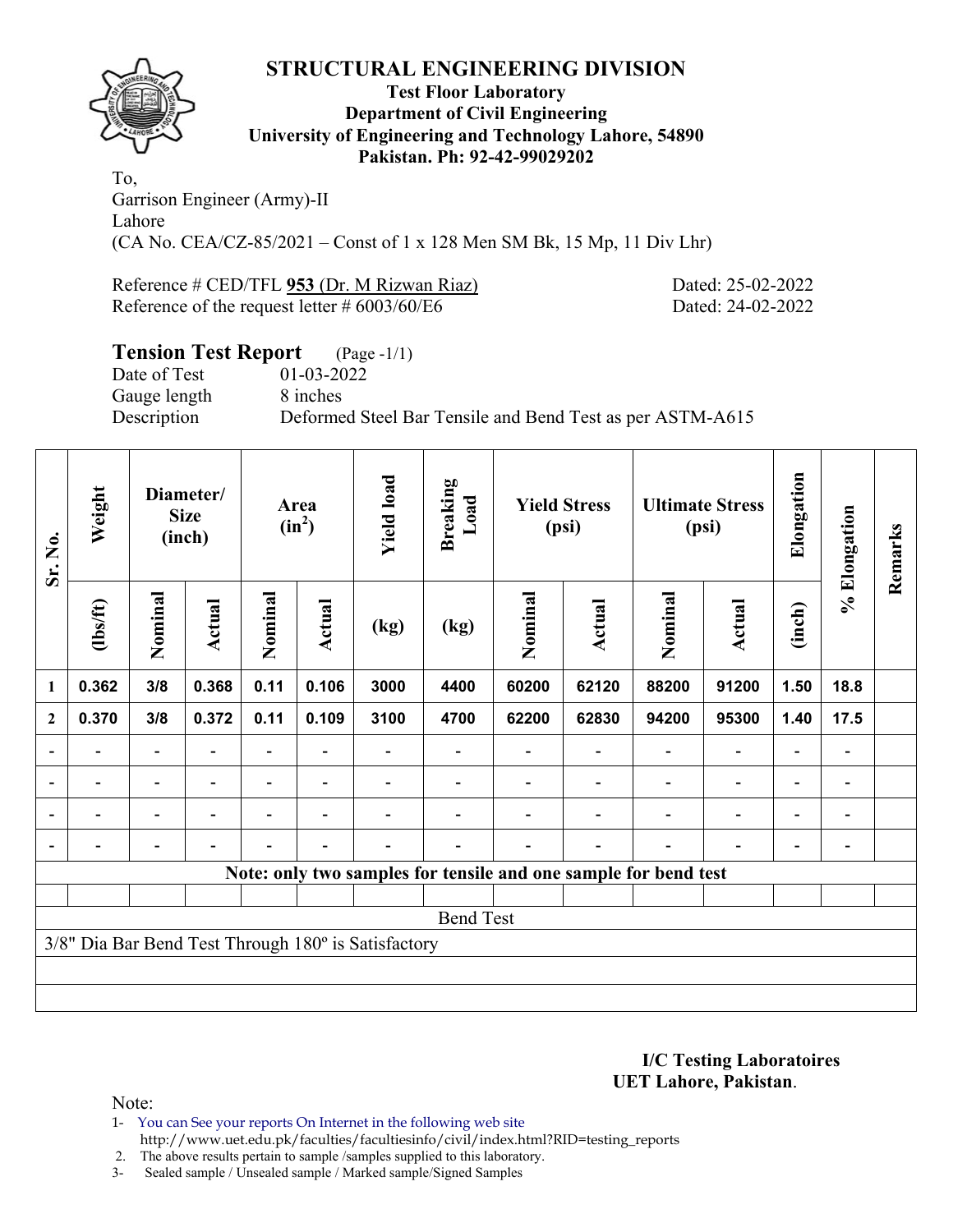

#### **Test Floor Laboratory Department of Civil Engineering University of Engineering and Technology Lahore, 54890 Pakistan. Ph: 92-42-99029202**

To, Sub Divisional Officer Buildings Sub Division Shujabad (Construction of Building for Govt Girls High School at Kotla Tolay Khan, Multan)

Reference # CED/TFL 954 (Dr. M Rizwan Riaz) Dated: 25-02-2022 Reference of the request letter # 524/Shujabad Dated: 31-12-2021

| <b>Tension Test Report</b> (Page -1/1) |                                                           |
|----------------------------------------|-----------------------------------------------------------|
| Date of Test                           | 01-03-2022                                                |
| Gauge length                           | 8 inches                                                  |
| Description                            | Deformed Steel Bar Tensile and Bend Test as per ASTM-A615 |
|                                        |                                                           |

| Sr. No. | Weight                   |         | Diameter/<br><b>Size</b><br>(inch) |                          | Area<br>$(in^2)$         | <b>Yield load</b>                                   | <b>Breaking</b><br>Load |         | <b>Yield Stress</b><br>(psi)                                   |                          | <b>Ultimate Stress</b><br>(psi) | Elongation               | % Elongation   | Remarks |
|---------|--------------------------|---------|------------------------------------|--------------------------|--------------------------|-----------------------------------------------------|-------------------------|---------|----------------------------------------------------------------|--------------------------|---------------------------------|--------------------------|----------------|---------|
|         | $lbsft$                  | Nominal | <b>Actual</b>                      | Nominal                  | <b>Actual</b>            | (kg)                                                | (kg)                    | Nominal | <b>Actual</b>                                                  | Nominal                  | <b>Actual</b>                   | (inch)                   |                |         |
| 1       | 0.372                    | 3/8     | 0.373                              | 0.11                     | 0.109                    | 3500                                                | 4700                    | 70200   | 70600                                                          | 94200                    | 94900                           | 1.10                     | 13.8           |         |
|         |                          | -       |                                    |                          |                          |                                                     |                         |         |                                                                | $\overline{\phantom{0}}$ | $\overline{\phantom{0}}$        | $\overline{\phantom{0}}$ |                |         |
|         |                          | -       |                                    | $\blacksquare$           |                          |                                                     |                         |         |                                                                |                          | $\qquad \qquad \blacksquare$    | $\overline{\phantom{0}}$ |                |         |
|         | $\overline{\phantom{0}}$ | -       |                                    | $\overline{\phantom{0}}$ | $\overline{\phantom{0}}$ |                                                     |                         |         |                                                                | $\overline{\phantom{0}}$ | $\overline{\phantom{0}}$        | -                        | -              |         |
|         |                          |         |                                    |                          |                          |                                                     |                         |         |                                                                |                          | -                               | -                        |                |         |
|         |                          |         |                                    |                          |                          |                                                     |                         |         |                                                                |                          |                                 | $\overline{\phantom{0}}$ | $\overline{a}$ |         |
|         |                          |         |                                    |                          |                          |                                                     |                         |         | Note: only one sample for tensile and one sample for bend test |                          |                                 |                          |                |         |
|         |                          |         |                                    |                          |                          |                                                     |                         |         |                                                                |                          |                                 |                          |                |         |
|         |                          |         |                                    |                          |                          |                                                     | <b>Bend Test</b>        |         |                                                                |                          |                                 |                          |                |         |
|         |                          |         |                                    |                          |                          | 3/8" Dia Bar Bend Test Through 180° is Satisfactory |                         |         |                                                                |                          |                                 |                          |                |         |
|         |                          |         |                                    |                          |                          |                                                     |                         |         |                                                                |                          |                                 |                          |                |         |
|         |                          |         |                                    |                          |                          |                                                     |                         |         |                                                                |                          |                                 |                          |                |         |

**I/C Testing Laboratoires UET Lahore, Pakistan**.

- 1- You can See your reports On Internet in the following web site http://www.uet.edu.pk/faculties/facultiesinfo/civil/index.html?RID=testing\_reports
- 2. The above results pertain to sample /samples supplied to this laboratory.
- 3- Sealed sample / Unsealed sample / Marked sample/Signed Samples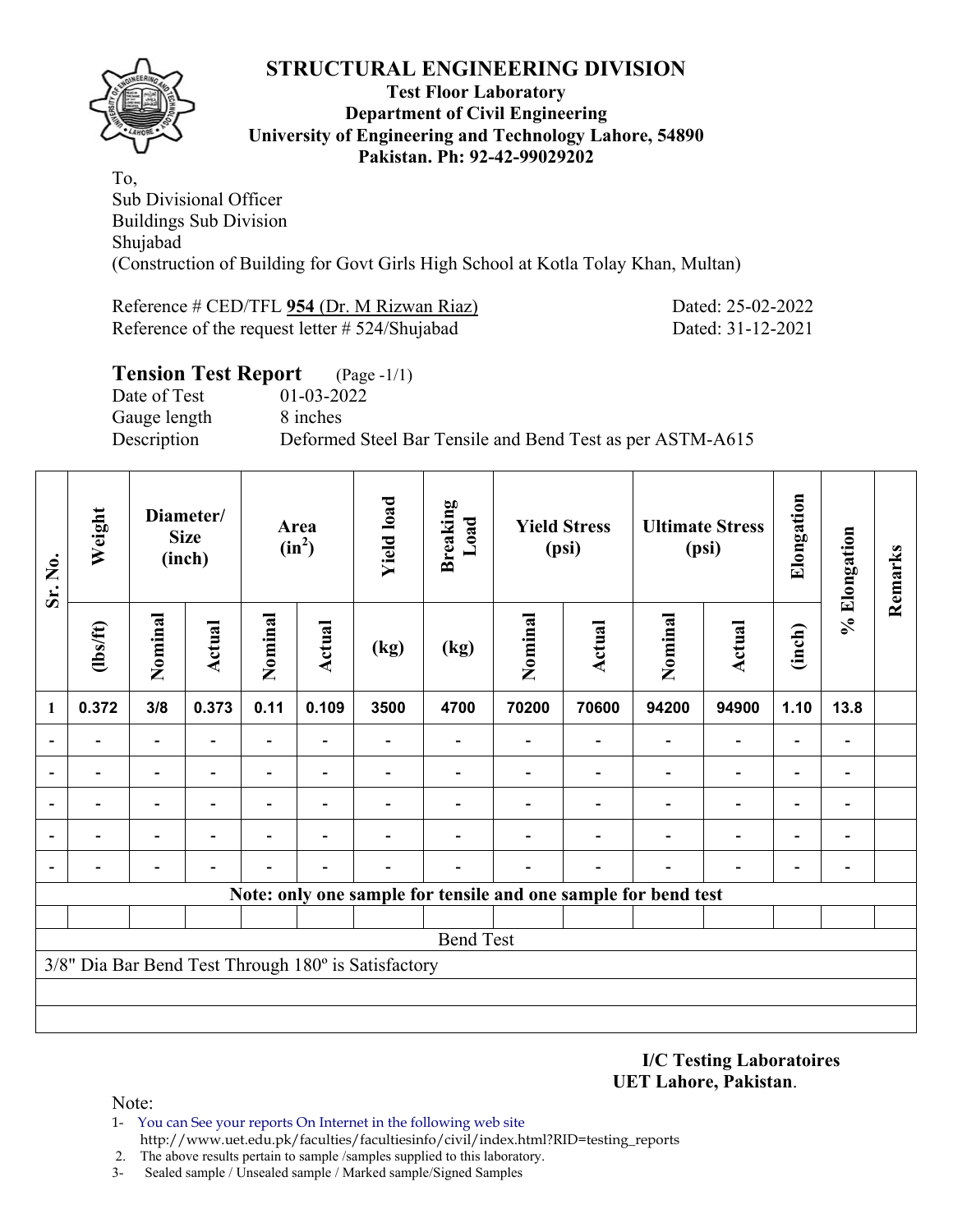

#### **Test Floor Laboratory Department of Civil Engineering University of Engineering and Technology Lahore, 54890 Pakistan. Ph: 92-42-99029202**

To, Resident Engineer NESPAK Punjab Intermediate Cities Improvement Investment Program (PICIIP) Consultancy Services for Engineering, Procurement and Construction Management Trunk Main Sewer Line and Allied Work Reference # CED/TFL 955 (Dr. Rizwan Azam) Dated: 25-02-2022 Reference of the request letter # 3976/11/URJ/Lot-2/01/290 Dated: 16-02-2022

# **Tension Test Report** (Page -1/1)

Date of Test 01-03-2022 Gauge length 8 inches

Description Deformed Steel Bar Tensile and Bend Test as per ASTM-A615

| Sr. No.      | Weight                                        |                          | Diameter/<br>size |                          | Area<br>$(in^2)$         | <b>Yield load</b> | <b>Breaking</b><br>Load |         | <b>Yield Stress</b><br>(psi) |                                                                 | <b>Ultimate Stress</b><br>(psi) | Elongation               | % Elongation                 | Remarks           |
|--------------|-----------------------------------------------|--------------------------|-------------------|--------------------------|--------------------------|-------------------|-------------------------|---------|------------------------------|-----------------------------------------------------------------|---------------------------------|--------------------------|------------------------------|-------------------|
|              | (1bs/ft)                                      | Nominal<br>$(\#)$        | Actual<br>(inch)  | Nominal                  | Actual                   | (kg)              | (kg)                    | Nominal | Actual                       | Nominal                                                         | <b>Actual</b>                   | (inch)                   |                              |                   |
| 1            | 0.368                                         | $\mathbf{3}$             | 0.371             | 0.11                     | 0.108                    | 3700              | 4800                    | 74200   | 75400                        | 96200                                                           | 97900                           | 1.10                     | 13.8                         |                   |
| $\mathbf{2}$ | 0.367                                         | $\mathbf{3}$             | 0.371             | 0.11                     | 0.108                    | 3700              | 4800                    | 74200   | 75620                        | 96200                                                           | 98100                           | 1.30                     | 16.3                         | <b>Steel</b><br>E |
|              |                                               | $\overline{\phantom{0}}$ |                   | $\overline{\phantom{0}}$ | $\overline{\phantom{a}}$ |                   |                         |         |                              |                                                                 | $\blacksquare$                  | $\overline{\phantom{0}}$ |                              |                   |
|              |                                               | -                        |                   | -                        | $\overline{\phantom{a}}$ |                   |                         |         |                              |                                                                 | $\qquad \qquad \blacksquare$    | $\overline{\phantom{0}}$ | $\qquad \qquad$              |                   |
|              |                                               | $\overline{\phantom{0}}$ |                   |                          |                          |                   |                         |         |                              |                                                                 |                                 | $\overline{\phantom{0}}$ | $\overline{\phantom{0}}$     |                   |
|              |                                               |                          |                   |                          |                          |                   |                         |         |                              |                                                                 |                                 |                          | $\qquad \qquad \blacksquare$ |                   |
|              |                                               |                          |                   |                          |                          |                   |                         |         |                              | Note: only two samples for tensile and one sample for bend test |                                 |                          |                              |                   |
|              |                                               |                          |                   |                          |                          |                   |                         |         |                              |                                                                 |                                 |                          |                              |                   |
|              |                                               |                          |                   |                          |                          |                   | <b>Bend Test</b>        |         |                              |                                                                 |                                 |                          |                              |                   |
|              | #3 Bar Bend Test Through 180° is Satisfactory |                          |                   |                          |                          |                   |                         |         |                              |                                                                 |                                 |                          |                              |                   |
|              |                                               |                          |                   |                          |                          |                   |                         |         |                              |                                                                 |                                 |                          |                              |                   |
|              |                                               |                          |                   |                          |                          |                   |                         |         |                              |                                                                 |                                 |                          |                              |                   |

**I/C Testing Laboratoires UET Lahore, Pakistan**.

- 1- You can See your reports On Internet in the following web site http://www.uet.edu.pk/faculties/facultiesinfo/civil/index.html?RID=testing\_reports
- 2. The above results pertain to sample /samples supplied to this laboratory.
- 3- Sealed sample / Unsealed sample / Marked sample/Signed Samples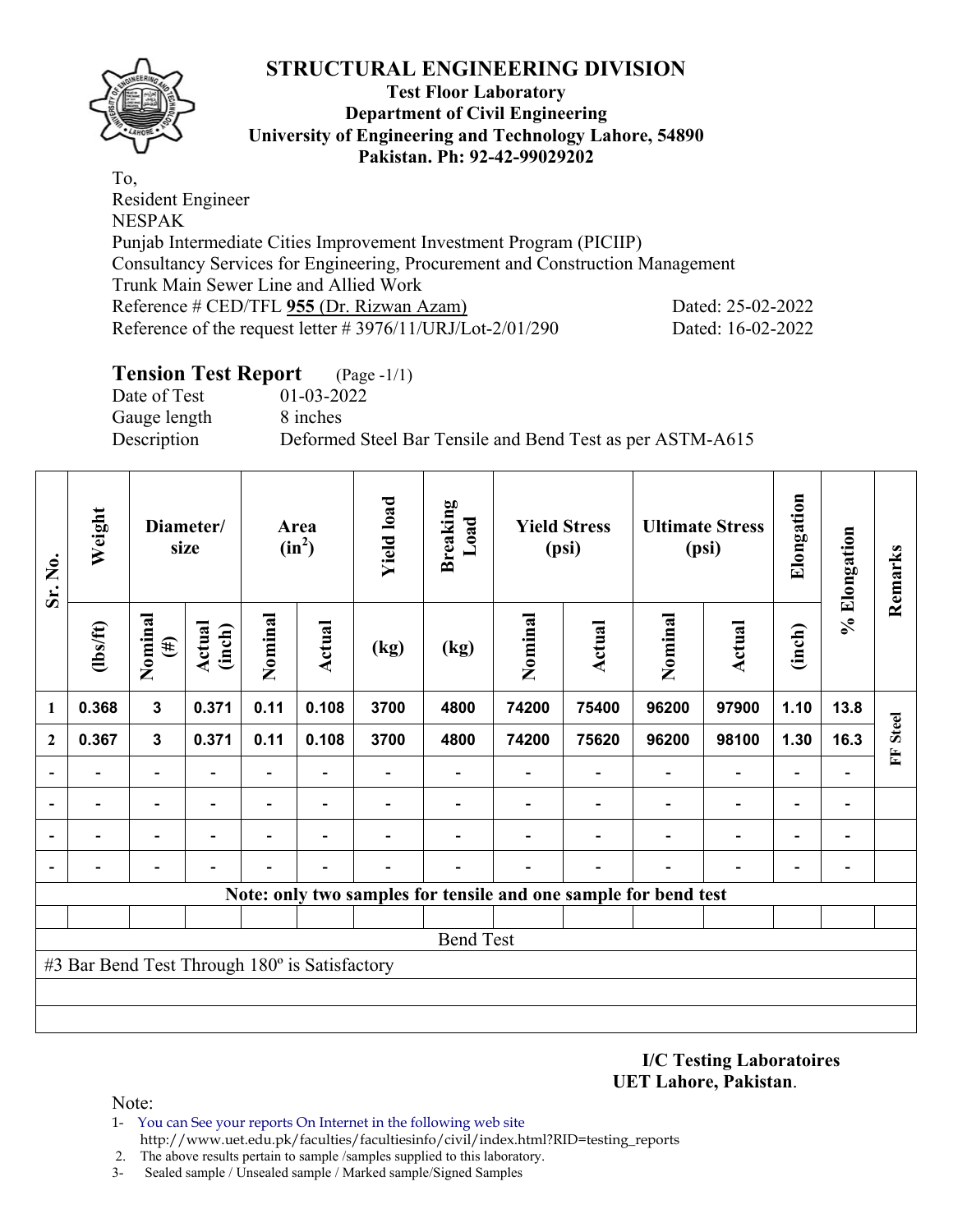

#### **Test Floor Laboratory Department of Civil Engineering University of Engineering and Technology Lahore, 54890 Pakistan. Ph: 92-42-99029202**

To, Executive Engineer (B&W) University of Veterinary & Animal Sciences, Lahore (Provision of Urgently Needed Femal Hostel Facilities at University of Veterinary & Animal Sciences at Ravi Campus, Pattoki)

| Reference # CED/TFL $956$ (Dr. M Rizwan Riaz) | Dated: 25-02-2022 |
|-----------------------------------------------|-------------------|
| Reference of the request letter $#E$ . E 725  | Dated: 25-02-2022 |

# **Tension Test Report** (Page -1/1)

Date of Test 01-03-2022 Gauge length 8 inches

Description Deformed Steel Bar Tensile and Bend Test as per ASTM-A615

| Sr. No.                  | Weight         | Diameter/<br><b>Size</b><br>(inch) |               |                          | Area<br>$(in^2)$         | <b>Yield load</b>                                   | <b>Breaking</b><br>Load |         | <b>Yield Stress</b><br>(psi)                                   |                          | <b>Ultimate Stress</b><br>(psi) | Elongation               | % Elongation | Remarks           |
|--------------------------|----------------|------------------------------------|---------------|--------------------------|--------------------------|-----------------------------------------------------|-------------------------|---------|----------------------------------------------------------------|--------------------------|---------------------------------|--------------------------|--------------|-------------------|
|                          | $\frac{2}{10}$ | Nominal                            | <b>Actual</b> | Nominal                  | <b>Actual</b>            | (kg)                                                | (kg)                    | Nominal | Actual                                                         | Nominal                  | <b>Actual</b>                   | (inch)                   |              |                   |
| $\mathbf{1}$             | 0.381          | 3/8                                | 0.377         | 0.11                     | 0.112                    | 3600                                                | 4900                    | 72200   | 70910                                                          | 98200                    | 96600                           | 1.00                     | 12.5         | <b>Steel</b><br>E |
| $\overline{\phantom{a}}$ |                | $\qquad \qquad \blacksquare$       | ۰             | $\overline{\phantom{0}}$ |                          |                                                     |                         |         |                                                                | $\overline{\phantom{0}}$ | $\overline{\phantom{0}}$        | $\overline{\phantom{0}}$ |              |                   |
| $\overline{\phantom{0}}$ |                | $\blacksquare$                     |               |                          | $\overline{\phantom{0}}$ |                                                     |                         |         |                                                                |                          | $\overline{\phantom{0}}$        | $\overline{\phantom{0}}$ |              |                   |
| $\overline{\phantom{a}}$ |                |                                    |               |                          |                          |                                                     |                         |         |                                                                |                          |                                 | $\overline{\phantom{0}}$ |              |                   |
| $\overline{\phantom{a}}$ |                | $\overline{\phantom{0}}$           |               |                          |                          |                                                     |                         |         |                                                                |                          | $\overline{\phantom{0}}$        | $\overline{\phantom{0}}$ | -            |                   |
| $\overline{\phantom{a}}$ |                |                                    |               |                          |                          |                                                     |                         |         |                                                                | $\overline{\phantom{a}}$ |                                 |                          |              |                   |
|                          |                |                                    |               |                          |                          |                                                     |                         |         | Note: only one sample for tensile and one sample for bend test |                          |                                 |                          |              |                   |
|                          |                |                                    |               |                          |                          |                                                     |                         |         |                                                                |                          |                                 |                          |              |                   |
|                          |                |                                    |               |                          |                          |                                                     | <b>Bend Test</b>        |         |                                                                |                          |                                 |                          |              |                   |
|                          |                |                                    |               |                          |                          | 3/8" Dia Bar Bend Test Through 180° is Satisfactory |                         |         |                                                                |                          |                                 |                          |              |                   |
|                          |                |                                    |               |                          |                          |                                                     |                         |         |                                                                |                          |                                 |                          |              |                   |
|                          |                |                                    |               |                          |                          |                                                     |                         |         |                                                                |                          |                                 |                          |              |                   |

**I/C Testing Laboratoires UET Lahore, Pakistan**.

Note:

1- You can See your reports On Internet in the following web site http://www.uet.edu.pk/faculties/facultiesinfo/civil/index.html?RID=testing\_reports

2. The above results pertain to sample /samples supplied to this laboratory.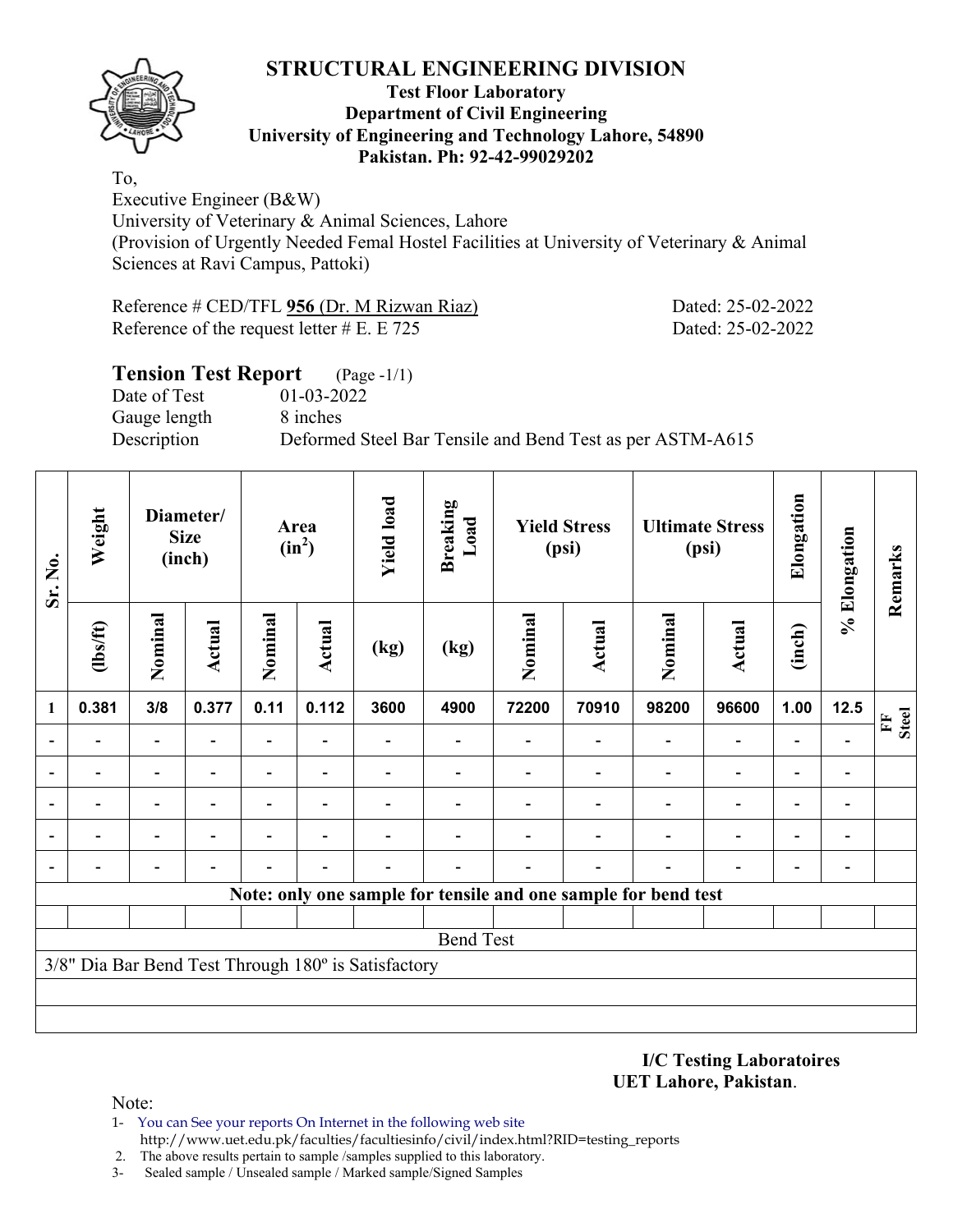

#### **Test Floor Laboratory Department of Civil Engineering University of Engineering and Technology Lahore, 54890 Pakistan. Ph: 92-42-99029202**

To, M/S Al Fazal Engineering Pakistan Lahore (Pakistan Institute of Nuclear Science and Technology)(PARR-3-402(17)/21-Proc)

Reference # CED/TFL **958** (Dr. M Rizwan Riaz) Dated: 28-02-2022 Reference of the request letter # ALF-22-02-0008 Dated: 28-02-2022

# **Tension Test Report** (Page – 1/1)

Date of Test 01-03-2022 Gauge length 2 inches Description Sheet Strip Tensile Test as per ASTM A36

| Sr. No.                      | Designation<br>(mm)          | Size of Strip<br>(mm) | <b>X</b> Section<br>Area<br>$\text{(mm}^2)$ | <b>Yield load</b><br>(kg)    | <b>Breaking</b><br>Load<br>(kg)         | <b>Yield Stress</b><br>(MPa) | Ultimate<br><b>Stress</b><br>(MPa) | Elongation<br>(in)           | % Elongation                 | Remarks |
|------------------------------|------------------------------|-----------------------|---------------------------------------------|------------------------------|-----------------------------------------|------------------------------|------------------------------------|------------------------------|------------------------------|---------|
| $\mathbf{1}$                 | $\boldsymbol{2}$             | 24.40x2.00            | 48.80                                       | 2000                         | 2600                                    | 402                          | 523                                | 0.50                         | 25.00                        |         |
| $\qquad \qquad \blacksquare$ | $\qquad \qquad \blacksquare$ |                       | $\overline{\phantom{0}}$                    | $\overline{a}$               | $\qquad \qquad \blacksquare$            |                              | -                                  | $\overline{\phantom{a}}$     | -                            |         |
| -                            | $\qquad \qquad \blacksquare$ |                       | $\overline{\phantom{0}}$                    | $\qquad \qquad \blacksquare$ | $\overline{\phantom{0}}$                |                              | $\overline{\phantom{0}}$           | $\overline{\phantom{a}}$     | $\qquad \qquad \blacksquare$ |         |
|                              |                              |                       |                                             | $\overline{\phantom{0}}$     | -                                       |                              |                                    | -                            | $\qquad \qquad \blacksquare$ |         |
|                              |                              |                       |                                             | $\overline{\phantom{a}}$     |                                         |                              |                                    | $\qquad \qquad \blacksquare$ | $\overline{\phantom{a}}$     |         |
|                              |                              |                       |                                             | $\qquad \qquad \blacksquare$ |                                         |                              |                                    | $\qquad \qquad \blacksquare$ | $\qquad \qquad \blacksquare$ |         |
|                              |                              |                       |                                             |                              |                                         |                              |                                    | $\overline{\phantom{0}}$     | -                            |         |
|                              |                              |                       |                                             |                              |                                         |                              |                                    |                              | $\overline{\phantom{a}}$     |         |
|                              |                              |                       |                                             |                              | <b>Only One Sample for Tensile Test</b> |                              |                                    |                              |                              |         |
|                              |                              |                       |                                             | <b>Bend Test</b>             |                                         |                              |                                    |                              |                              |         |
|                              |                              |                       |                                             |                              |                                         |                              |                                    |                              |                              |         |
|                              |                              |                       |                                             |                              |                                         |                              |                                    |                              |                              |         |
|                              |                              |                       |                                             |                              |                                         |                              |                                    |                              |                              |         |

**I/C Testing Laboratoires UET Lahore, Pakistan**.

- 1- You can See your reports On Internet in the following web site http://www.uet.edu.pk/faculties/facultiesinfo/civil/index.html?RID=testing\_reports
- 2. The above results pertain to sample /samples supplied to this laboratory.
- 3- Sealed sample / Unsealed sample / Marked sample/Signed Samples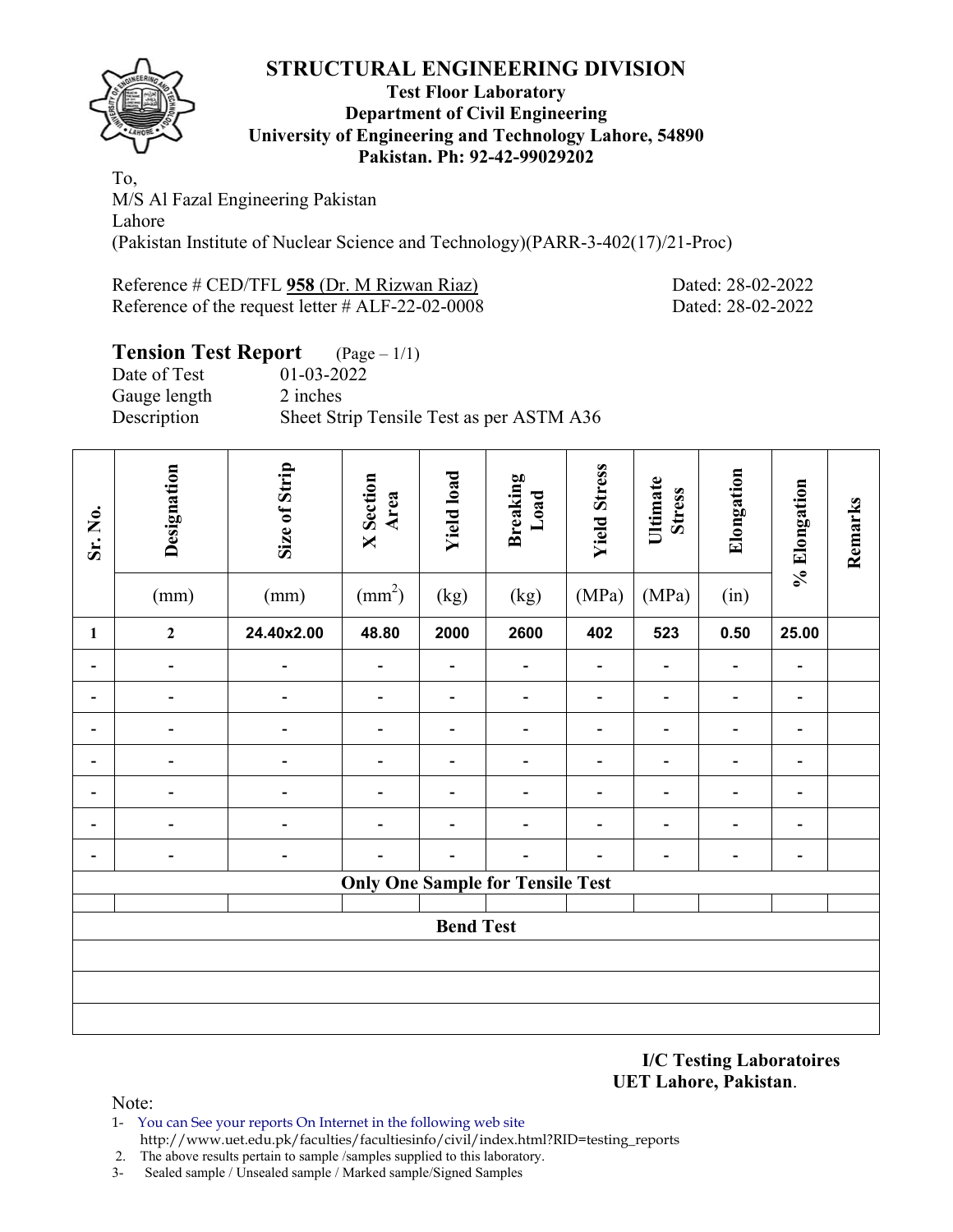

#### **Test Floor Laboratory Department of Civil Engineering University of Engineering and Technology Lahore, 54890 Pakistan. Ph: 92-42-99029202**

To, M/S Al Fazal Engineering Pakistan Lahore (Associated Construction Limited)(Emaar Panorama Crescent Bay, DHA, Karachi)

Reference # CED/TFL 959 (Dr. M Rizwan Riaz) Dated: 28-02-2022 Reference of the request letter # ALF-22-02-0009 Dated: 28-02-2022

# **Tension Test Report** (Page – 1/1)

Date of Test 01-03-2022 Gauge length 2 inches Description Sheet Strip Tensile Test as per ASTM A36

| Sr. No.                      | Designation<br>(mm)          | Size of Strip<br>(mm) | <b>X</b> Section<br>Area<br>$\text{(mm}^2)$ | <b>Yield load</b><br>(kg)    | <b>Breaking</b><br>Load<br>(kg)         | <b>Yield Stress</b><br>(MPa) | Ultimate<br><b>Stress</b><br>(MPa) | Elongation<br>(in)           | % Elongation                 | Remarks |
|------------------------------|------------------------------|-----------------------|---------------------------------------------|------------------------------|-----------------------------------------|------------------------------|------------------------------------|------------------------------|------------------------------|---------|
| $\mathbf{1}$                 | $1.5$                        | 24.20x1.60            | 38.72                                       | 1400                         | 1900                                    | 355                          | 481                                | 0.40                         | 20.00                        |         |
| $\qquad \qquad \blacksquare$ | $\overline{\phantom{a}}$     |                       | $\overline{a}$                              | $\overline{a}$               | -                                       |                              |                                    | $\qquad \qquad \blacksquare$ | $\overline{\phantom{0}}$     |         |
| $\qquad \qquad \blacksquare$ | $\qquad \qquad \blacksquare$ | $\blacksquare$        | $\overline{\phantom{a}}$                    | $\overline{\phantom{0}}$     | -                                       |                              |                                    | -                            | $\qquad \qquad \blacksquare$ |         |
| Ξ.                           | $\blacksquare$               |                       | $\overline{\phantom{0}}$                    | $\qquad \qquad \blacksquare$ | -                                       |                              |                                    | $\overline{\phantom{0}}$     | $\overline{\phantom{0}}$     |         |
|                              | $\overline{a}$               |                       |                                             | $\overline{\phantom{a}}$     |                                         |                              |                                    | $\qquad \qquad \blacksquare$ | $\overline{\phantom{0}}$     |         |
|                              |                              |                       |                                             | $\overline{\phantom{a}}$     |                                         |                              |                                    | $\overline{a}$               | $\overline{\phantom{0}}$     |         |
|                              |                              |                       |                                             |                              |                                         |                              |                                    |                              | -                            |         |
|                              |                              |                       |                                             |                              |                                         |                              |                                    |                              | -                            |         |
|                              |                              |                       |                                             |                              | <b>Only One Sample for Tensile Test</b> |                              |                                    |                              |                              |         |
|                              |                              |                       |                                             | <b>Bend Test</b>             |                                         |                              |                                    |                              |                              |         |
|                              |                              |                       |                                             |                              |                                         |                              |                                    |                              |                              |         |
|                              |                              |                       |                                             |                              |                                         |                              |                                    |                              |                              |         |
|                              |                              |                       |                                             |                              |                                         |                              |                                    |                              |                              |         |

**I/C Testing Laboratoires UET Lahore, Pakistan**.

Note:

1- You can See your reports On Internet in the following web site http://www.uet.edu.pk/faculties/facultiesinfo/civil/index.html?RID=testing\_reports

2. The above results pertain to sample /samples supplied to this laboratory.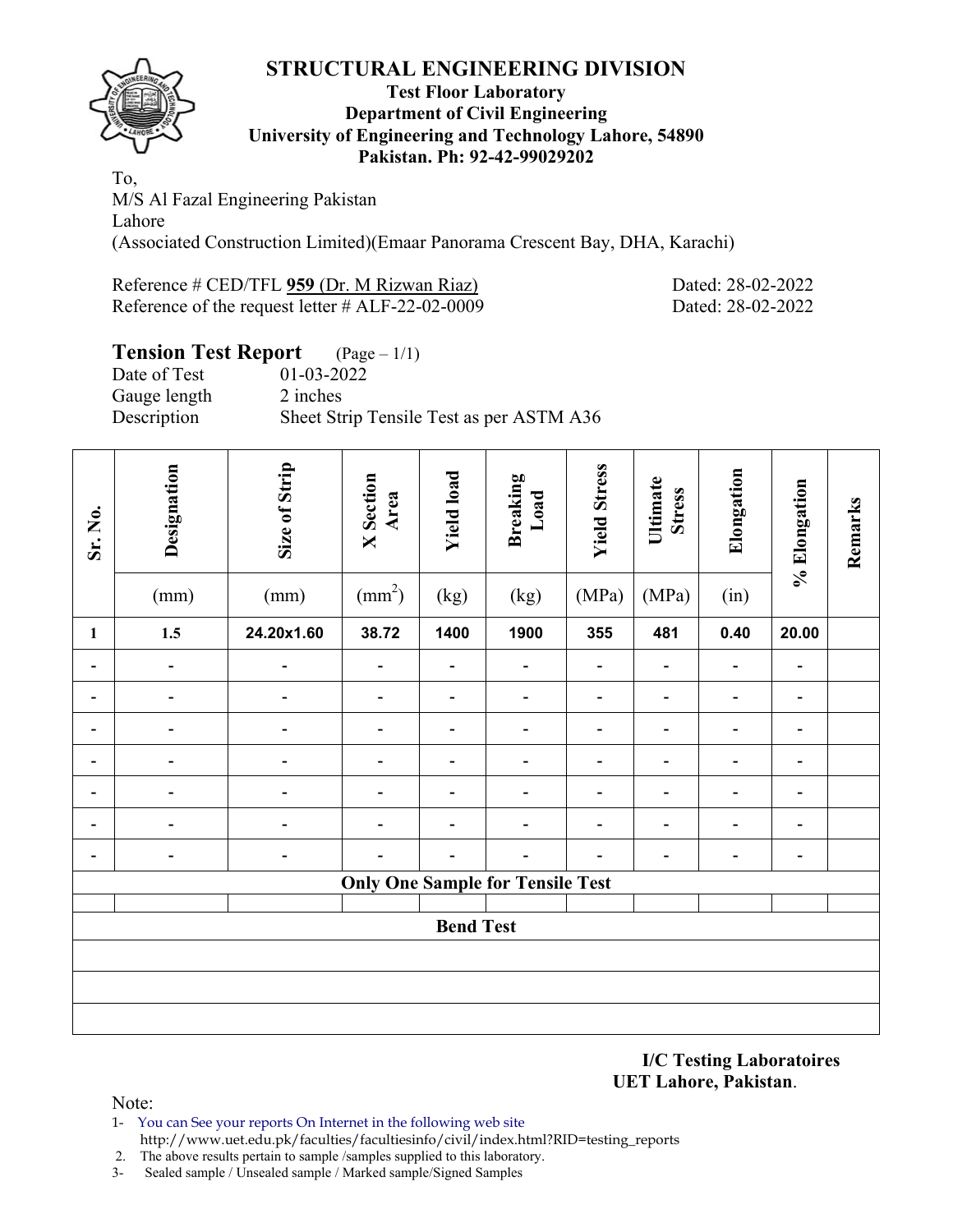

#### **Test Floor Laboratory Department of Civil Engineering University of Engineering and Technology Lahore, 54890 Pakistan. Ph: 92-42-99029202**

To,

Resident Engineer

AZ Engineering Associates

1) Rehabilitation / Widening & Improvement of Shahpur Bhera Malikwal Road Length 76.50 km Length 49.50 km District Sargodha Sectionkm 27.00 to 76.50 Length 49.50km (Section 50.30 to 76.50 Length 26.20 km (Bhera Malikwal).

2) Rehabilitation of Road from 85 Jhal to Dillanwali Length 28.00 km (Section 0.00 to 19.05 km) in District Sargodha

3) Construction / Rehabilitation of Road from Mitha Lak to Chak No. 88/SB, 41/NB, 91/ASB 91/SB 85/SB Chukera & Bhagtanwala Road Length 30.30 km (Section 0.00 to 26.35 km) in District Sargodha

Reference # CED/TFL **960** (Dr. M Rizwan Riaz) Dated: 28-02-2022

Reference of the request letter # RE/AZEA/SGD/06 Dated: 17-01-2022

**Tension Test Report** (Page -1/1)

Date of Test 01-03-2022

Gauge length 8 inches

Description Deformed Steel Bar Tensile and Bend Test as per ASTM-A615

| Sr. No.                  | Weight                                        |                          | Diameter/<br><b>Size</b> |         | Area<br>$(in^2)$ | <b>Yield load</b> | <b>Breaking</b><br>Load |         | <b>Yield Stress</b><br>(psi) |                                                                 | <b>Ultimate Stress</b><br>(psi) | Elongation               | % Elongation | Remarks |
|--------------------------|-----------------------------------------------|--------------------------|--------------------------|---------|------------------|-------------------|-------------------------|---------|------------------------------|-----------------------------------------------------------------|---------------------------------|--------------------------|--------------|---------|
|                          | $lbsft$                                       | Nominal<br>$(\#)$        | Actual<br>(inch)         | Nominal | Actual           | (kg)              | (kg)                    | Nominal | Actual                       | Nominal                                                         | Actual                          | (inch)                   |              |         |
| $\mathbf{1}$             | 0.378                                         | $\mathbf{3}$             | 0.376                    | 0.11    | 0.111            | 3800              | 5100                    | 76200   | 75440                        | 102200                                                          | 101300                          | 1.20                     | 15.0         |         |
| $\overline{2}$           | 0.379                                         | $\mathbf{3}$             | 0.377                    | 0.11    | 0.111            | 3800              | 5200                    | 76200   | 75130                        | 104200                                                          | 102900                          | 1.00                     | 12.5         |         |
| $\overline{\phantom{a}}$ |                                               | $\overline{\phantom{a}}$ |                          |         |                  |                   |                         |         |                              |                                                                 | $\overline{\phantom{a}}$        | $\overline{\phantom{a}}$ |              |         |
| $\overline{\phantom{0}}$ |                                               |                          |                          |         |                  |                   |                         |         |                              |                                                                 | $\overline{\phantom{0}}$        | ۰                        |              |         |
| $\overline{\phantom{a}}$ |                                               |                          |                          |         |                  |                   |                         |         |                              |                                                                 | -                               | $\overline{\phantom{0}}$ |              |         |
|                          |                                               |                          |                          |         |                  |                   |                         |         |                              | Note: only two samples for tensile and one sample for bend test |                                 |                          |              |         |
|                          |                                               |                          |                          |         |                  |                   |                         |         |                              |                                                                 |                                 |                          |              |         |
|                          |                                               |                          |                          |         |                  |                   | <b>Bend Test</b>        |         |                              |                                                                 |                                 |                          |              |         |
|                          | #3 Bar Bend Test Through 180° is Satisfactory |                          |                          |         |                  |                   |                         |         |                              |                                                                 |                                 |                          |              |         |
|                          |                                               |                          |                          |         |                  |                   |                         |         |                              |                                                                 |                                 |                          |              |         |
|                          |                                               |                          |                          |         |                  |                   |                         |         |                              |                                                                 |                                 |                          |              |         |

**I/C Testing Laboratoires UET Lahore, Pakistan**.

Note:

1- You can See your reports On Internet in the following web site

http://www.uet.edu.pk/faculties/facultiesinfo/civil/index.html?RID=testing\_reports

 2. The above results pertain to sample /samples supplied to this laboratory. 3- Sealed sample / Unsealed sample / Marked sample/Signed Samples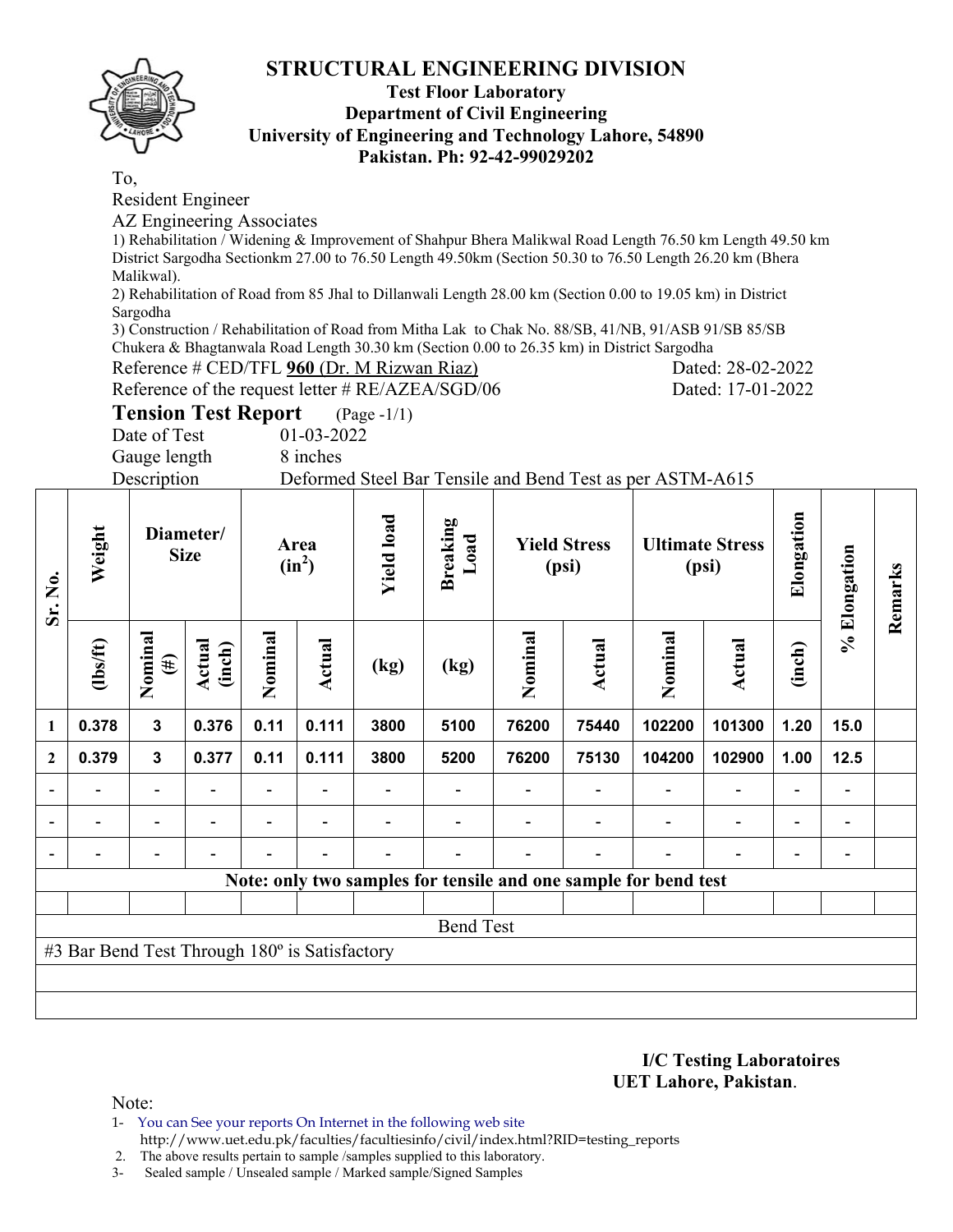

#### **Test Floor Laboratory Department of Civil Engineering University of Engineering and Technology Lahore, 54890 Pakistan. Ph: 92-42-99029202**

To, Project Manager United Lifestyle (Pvt) Ltd A High Rise Building "Skyscraper by United" at Johar Town, Lahore

Reference # CED/TFL 961 (Dr. M Rizwan Riaz) Dated: 28-02-2022 Reference of the request letter # ULS/2021-22/006 Dated: 24-02-2022

# **Tension Test Report** (Page -1/1)<br>Date of Test 01-03-2022

Gauge length 8 inches

 $01-03-2022$ Description Deformed Steel Bar Tensile and Bend Test as per ASTM-A615

| Sr. No.        | Weight                                                          |                          | Diameter/<br><b>Size</b> |                | Area<br>$(in^2)$ | <b>Yield load</b> | <b>Breaking</b><br>Load |         | <b>Yield Stress</b><br>(psi) |                          | <b>Ultimate Stress</b><br>(psi) | Elongation               | % Elongation             | Remarks |
|----------------|-----------------------------------------------------------------|--------------------------|--------------------------|----------------|------------------|-------------------|-------------------------|---------|------------------------------|--------------------------|---------------------------------|--------------------------|--------------------------|---------|
|                | $\frac{2}{10}$<br>0.373<br>1<br>0.374<br>$\boldsymbol{2}$       | Nominal<br>$(\#)$        | Actual<br>(inch)         | Nominal        | <b>Actual</b>    | (kg)              | (kg)                    | Nominal | Actual                       | Nominal                  | <b>Actual</b>                   | (inch)                   |                          |         |
|                |                                                                 | 3                        | 0.374                    | 0.11           | 0.110            | 3600              | 4800                    | 72200   | 72360                        | 96200                    | 96500                           | 0.90                     | 11.3                     |         |
|                |                                                                 | 3                        | 0.374                    | 0.11           | 0.110            | 3800              | 4900                    | 76200   | 76230                        | 98200                    | 98300                           | 0.90                     | 11.3                     |         |
| ۰              |                                                                 | Ξ.                       |                          |                |                  |                   |                         |         |                              |                          | $\blacksquare$                  | $\blacksquare$           |                          |         |
| $\blacksquare$ | $\overline{\phantom{0}}$                                        | $\blacksquare$           | $\overline{\phantom{a}}$ | ۰              | $\blacksquare$   |                   |                         |         | $\overline{\phantom{a}}$     | $\overline{\phantom{a}}$ | $\overline{\phantom{a}}$        | $\overline{\phantom{0}}$ | $\overline{\phantom{a}}$ |         |
|                | Ξ.                                                              | $\overline{\phantom{0}}$ | ۰                        | $\blacksquare$ | $\blacksquare$   |                   |                         |         |                              | $\blacksquare$           | $\overline{\phantom{a}}$        | $\overline{\phantom{a}}$ | $\blacksquare$           |         |
| $\blacksquare$ | $\blacksquare$                                                  | $\overline{\phantom{0}}$ | $\blacksquare$           | $\blacksquare$ | $\blacksquare$   | $\blacksquare$    |                         |         | $\overline{\phantom{0}}$     | ۰                        | $\overline{\phantom{0}}$        | $\overline{\phantom{0}}$ | $\blacksquare$           |         |
|                | Note: only two samples for tensile and one sample for bend test |                          |                          |                |                  |                   |                         |         |                              |                          |                                 |                          |                          |         |
|                |                                                                 |                          |                          |                |                  |                   |                         |         |                              |                          |                                 |                          |                          |         |
|                |                                                                 |                          |                          |                |                  |                   | <b>Bend Test</b>        |         |                              |                          |                                 |                          |                          |         |
|                | #3 Bar Bend Test Through 180° is Satisfactory                   |                          |                          |                |                  |                   |                         |         |                              |                          |                                 |                          |                          |         |
|                |                                                                 |                          |                          |                |                  |                   |                         |         |                              |                          |                                 |                          |                          |         |
|                |                                                                 |                          |                          |                |                  |                   |                         |         |                              |                          |                                 |                          |                          |         |

**I/C Testing Laboratoires UET Lahore, Pakistan**.

Note:

1- You can See your reports On Internet in the following web site http://www.uet.edu.pk/faculties/facultiesinfo/civil/index.html?RID=testing\_reports

2. The above results pertain to sample /samples supplied to this laboratory.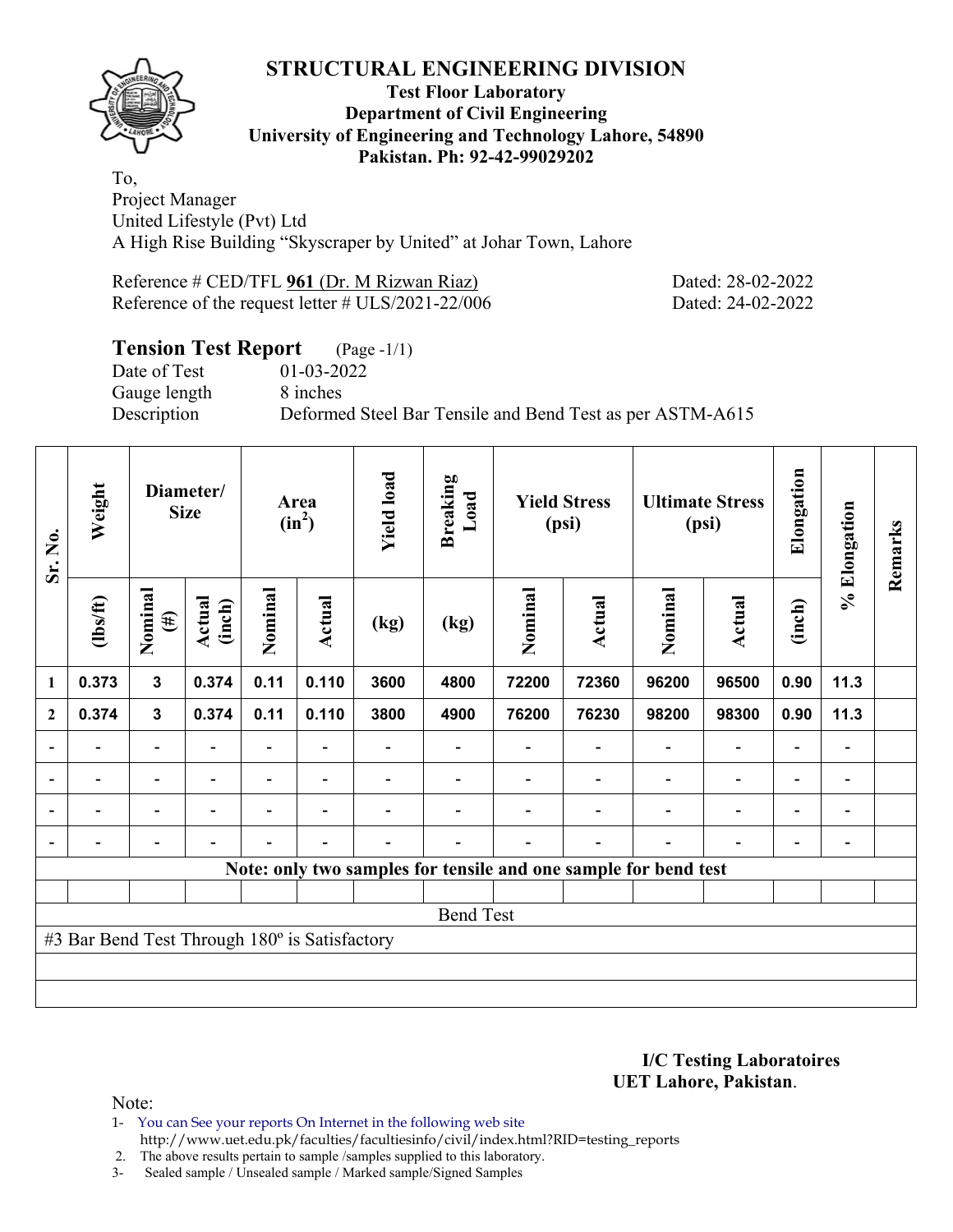

**Test Floor Laboratory Department of Civil Engineering University of Engineering and Technology Lahore, 54890 Pakistan. Ph: 92-42-99029202** 

To, M/S Izhar Concrete (Pvt) Ltd. Lahore

Reference # CED/TFL **963** (Dr. M Rizwan Riaz) Dated: 28-02-2022 Reference of the request letter # Nil Dated: 24-02-2022

#### **Tension Test Report** (Page -1/1) Date of Test 01-03-2022<br>Gauge length 8 inches Gauge length Description Deformed Steel Bar Tensile and Bend Test as per ASTM-A615

| Sr. No.        | Weight                   |                          | Diameter/<br><b>Size</b><br>(inch) |                          | Area<br>$(in^2)$         | <b>Yield load</b>                                   | <b>Breaking</b><br>Load |         | <b>Yield Stress</b><br>(psi) |                                                                   | <b>Ultimate Stress</b><br>(psi) | Elongation               | % Elongation                 | Remarks |
|----------------|--------------------------|--------------------------|------------------------------------|--------------------------|--------------------------|-----------------------------------------------------|-------------------------|---------|------------------------------|-------------------------------------------------------------------|---------------------------------|--------------------------|------------------------------|---------|
|                | $\frac{2}{10}$           | Nominal                  | <b>Actual</b>                      | Nominal                  | Actual                   | (kg)                                                | (kg)                    | Nominal | Actual                       | Nominal                                                           | <b>Actual</b>                   | (inch)                   |                              |         |
| 1              | 0.370                    | 3/8                      | 0.372                              | 0.11                     | 0.109                    | 4200                                                | 5600                    | 84200   | 85120                        | 112300                                                            | 113500                          | 0.90                     | 11.3                         |         |
| $\mathbf{2}$   | 0.373                    | 3/8                      | 0.374                              | 0.11                     | 0.110                    | 3800                                                | 4800                    | 76200   | 76430                        | 96200                                                             | 96600                           | 0.90                     | 11.3                         |         |
| 3              | 0.371                    | 3/8                      | 0.372                              | 0.11                     | 0.109                    | 3700                                                | 4900                    | 74200   | 74880                        | 98200                                                             | 99200                           | 0.90                     | 11.3                         |         |
| $\overline{a}$ |                          | -                        |                                    |                          |                          |                                                     |                         |         |                              |                                                                   |                                 | $\blacksquare$           | $\qquad \qquad \blacksquare$ |         |
| $\blacksquare$ | $\overline{\phantom{a}}$ | $\overline{\phantom{a}}$ | $\blacksquare$                     | Ξ.                       | $\overline{\phantom{a}}$ |                                                     |                         |         |                              |                                                                   | $\overline{\phantom{0}}$        | $\blacksquare$           | $\qquad \qquad \blacksquare$ |         |
|                | $\overline{\phantom{0}}$ | -                        |                                    | $\overline{\phantom{0}}$ | $\overline{\phantom{0}}$ |                                                     |                         |         |                              |                                                                   | $\overline{\phantom{0}}$        | $\overline{\phantom{0}}$ | $\overline{a}$               |         |
|                |                          |                          |                                    |                          |                          |                                                     |                         |         |                              | Note: only three samples for tensile and one sample for bend test |                                 |                          |                              |         |
|                |                          |                          |                                    |                          |                          |                                                     |                         |         |                              |                                                                   |                                 |                          |                              |         |
|                |                          |                          |                                    |                          |                          |                                                     | <b>Bend Test</b>        |         |                              |                                                                   |                                 |                          |                              |         |
|                |                          |                          |                                    |                          |                          | 3/8" Dia Bar Bend Test Through 180° is Satisfactory |                         |         |                              |                                                                   |                                 |                          |                              |         |
|                |                          |                          |                                    |                          |                          |                                                     |                         |         |                              |                                                                   |                                 |                          |                              |         |
|                |                          |                          |                                    |                          |                          |                                                     |                         |         |                              |                                                                   |                                 |                          |                              |         |

**I/C Testing Laboratoires UET Lahore, Pakistan**.

Note:

1- You can See your reports On Internet in the following web site http://www.uet.edu.pk/faculties/facultiesinfo/civil/index.html?RID=testing\_reports

2. The above results pertain to sample /samples supplied to this laboratory.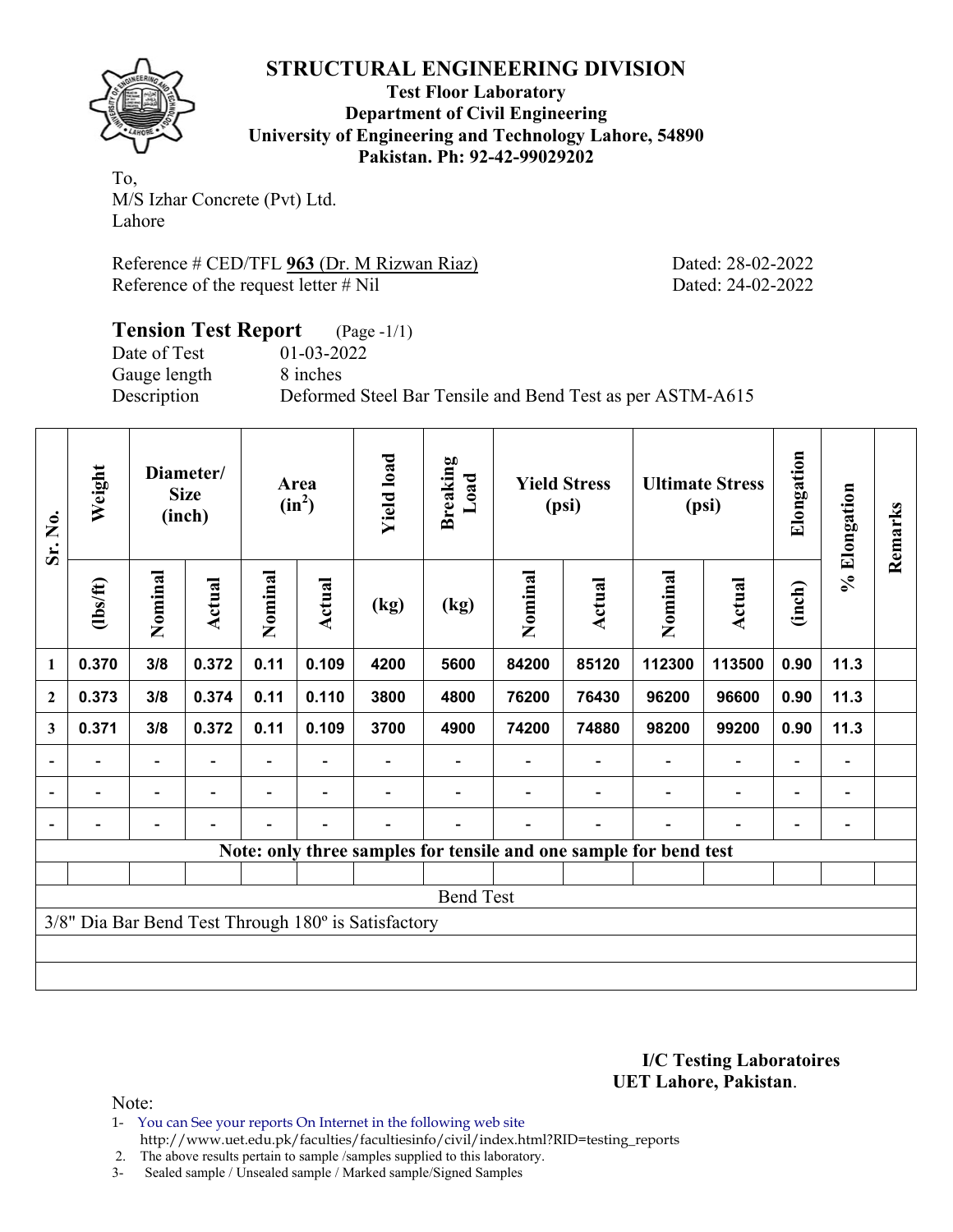

**Test Floor Laboratory Department of Civil Engineering University of Engineering and Technology Lahore, 54890 Pakistan. Ph: 92-42-99029202** 

To, M/S Malik Steel Lahore (Five Star)

Reference # CED/TFL **965** (Dr. M Rizwan Riaz) Dated: 28-02-2022 Reference of the request letter # Nil Dated: 28-02-2022

#### **Tension Test Report** (Page -1/1)<br>Date of Test 01-03-2022  $01-03-2022$ Gauge length 8 inches Description Deformed Steel Bar Tensile and Bend Test as per ASTM-A615

| Sr. No.        | Weight                                                          |                          | Diameter/<br><b>Size</b> |                | Area<br>$(in^2)$         | <b>Yield load</b> | <b>Breaking</b><br>Load |         | <b>Yield Stress</b><br>(psi) |                          | <b>Ultimate Stress</b><br>(psi) | Elongation               | % Elongation             | Remarks |
|----------------|-----------------------------------------------------------------|--------------------------|--------------------------|----------------|--------------------------|-------------------|-------------------------|---------|------------------------------|--------------------------|---------------------------------|--------------------------|--------------------------|---------|
|                | $\frac{2}{10}$                                                  | Nominal<br>$(\#)$        | Actual<br>(inch)         | Nominal        | <b>Actual</b>            | (kg)              | (kg)                    | Nominal | Actual                       | Nominal                  | <b>Actual</b>                   | (inch)                   |                          |         |
| 1              | 0.349                                                           | $\mathbf{3}$             | 0.361                    | 0.11           | 0.103                    | 2400              | 3400                    | 48100   | 51570                        | 68200                    | 73100                           | 1.70                     | 21.3                     |         |
| $\mathbf{2}$   | 0.355                                                           | $\mathbf{3}$             | 0.365                    | 0.11           | 0.104                    | 2500              | 3800                    | 50100   | 52740                        | 76200                    | 80200                           | 1.50                     | 18.8                     |         |
|                |                                                                 | $\overline{\phantom{0}}$ |                          |                |                          |                   |                         |         |                              |                          | $\overline{\phantom{0}}$        | $\overline{\phantom{0}}$ |                          |         |
| $\blacksquare$ | -                                                               | $\blacksquare$           | $\overline{\phantom{a}}$ |                | $\overline{\phantom{a}}$ |                   |                         |         |                              | $\overline{\phantom{a}}$ | $\overline{\phantom{0}}$        | $\overline{\phantom{0}}$ | $\overline{\phantom{0}}$ |         |
|                | $\blacksquare$                                                  | Ξ.                       |                          | $\blacksquare$ | $\blacksquare$           |                   |                         |         |                              | ۰                        | $\overline{\phantom{0}}$        | $\overline{\phantom{0}}$ |                          |         |
|                |                                                                 | -                        | Ē,                       |                | $\blacksquare$           |                   |                         |         | $\overline{\phantom{0}}$     |                          | $\overline{a}$                  | $\overline{a}$           |                          |         |
|                | Note: only two samples for tensile and one sample for bend test |                          |                          |                |                          |                   |                         |         |                              |                          |                                 |                          |                          |         |
|                |                                                                 |                          |                          |                |                          |                   |                         |         |                              |                          |                                 |                          |                          |         |
|                |                                                                 |                          |                          |                |                          |                   | <b>Bend Test</b>        |         |                              |                          |                                 |                          |                          |         |
|                | #3 Bar Bend Test Through 180° is Satisfactory                   |                          |                          |                |                          |                   |                         |         |                              |                          |                                 |                          |                          |         |
|                |                                                                 |                          |                          |                |                          |                   |                         |         |                              |                          |                                 |                          |                          |         |
|                |                                                                 |                          |                          |                |                          |                   |                         |         |                              |                          |                                 |                          |                          |         |

**I/C Testing Laboratoires UET Lahore, Pakistan**.

Note:

1- You can See your reports On Internet in the following web site http://www.uet.edu.pk/faculties/facultiesinfo/civil/index.html?RID=testing\_reports

2. The above results pertain to sample /samples supplied to this laboratory.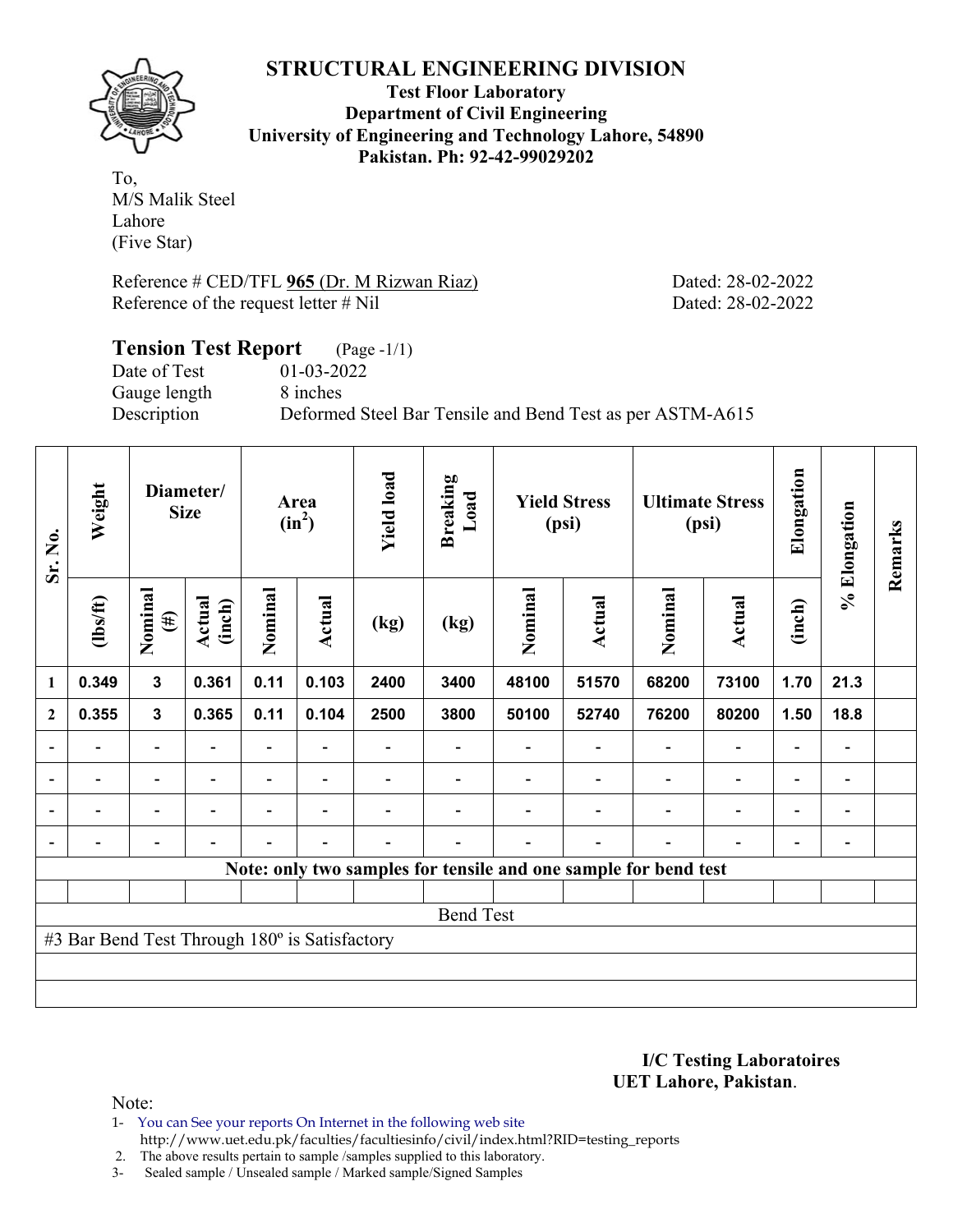

#### **Test Floor Laboratory Department of Civil Engineering University of Engineering and Technology Lahore, 54890 Pakistan. Ph: 92-42-99029202**

To, M/S M. Saleem Construction Company Sheikhupura

Reference # CED/TFL 966 (Dr. M Rizwan Riaz) Dated: 28-02-2022 Reference of the request letter # Nil Dated: 28-02-2022

#### **Tension Test Report** (Page -1/1) Date of Test 01-03-2022 Gauge length 8 inches Description Deformed Steel Bar Tensile and Bend Test as per ASTM-A615

| Sr. No.                  | Weight         |                          | Diameter/<br><b>Size</b><br>(inch) | Area<br>$(in^2)$ |                          | <b>Yield load</b>                                   | <b>Breaking</b><br>Load | <b>Yield Stress</b><br>(psi) |                                                                | <b>Ultimate Stress</b><br>(psi) |                          | Elongation | % Elongation | Remarks |
|--------------------------|----------------|--------------------------|------------------------------------|------------------|--------------------------|-----------------------------------------------------|-------------------------|------------------------------|----------------------------------------------------------------|---------------------------------|--------------------------|------------|--------------|---------|
|                          | $\frac{2}{10}$ | Nominal                  | Actual                             | Nominal          | Actual                   | (kg)                                                | (kg)                    | Nominal                      | <b>Actual</b>                                                  | Nominal                         | <b>Actual</b>            | (inch)     |              |         |
| 1                        | 0.383          | 3/8                      | 0.379                              | 0.11             | 0.113                    | 3600                                                | 4900                    | 72200                        | 70440                                                          | 98200                           | 95900                    | 1.00       | 12.5         |         |
| $\blacksquare$           | $\blacksquare$ | $\overline{\phantom{a}}$ | $\blacksquare$                     | Ξ.               | $\blacksquare$           |                                                     |                         |                              |                                                                |                                 | $\overline{\phantom{0}}$ |            | -            |         |
|                          |                |                          |                                    | $\blacksquare$   | $\overline{\phantom{a}}$ |                                                     |                         |                              |                                                                |                                 |                          |            | -            |         |
| $\overline{a}$           |                | -                        |                                    |                  | $\overline{\phantom{0}}$ |                                                     |                         |                              |                                                                |                                 |                          |            | -            |         |
| $\blacksquare$           | -              | -                        | $\blacksquare$                     | -                | $\overline{\phantom{a}}$ |                                                     |                         |                              |                                                                |                                 | $\blacksquare$           | ۰          | Ξ.           |         |
| $\overline{\phantom{0}}$ | -              | $\overline{\phantom{0}}$ |                                    |                  | $\overline{\phantom{0}}$ |                                                     |                         |                              |                                                                |                                 |                          |            | -            |         |
|                          |                |                          |                                    |                  |                          |                                                     |                         |                              | Note: only one sample for tensile and one sample for bend test |                                 |                          |            |              |         |
|                          |                |                          |                                    |                  |                          |                                                     |                         |                              |                                                                |                                 |                          |            |              |         |
|                          |                |                          |                                    |                  |                          |                                                     | <b>Bend Test</b>        |                              |                                                                |                                 |                          |            |              |         |
|                          |                |                          |                                    |                  |                          | 3/8" Dia Bar Bend Test Through 180° is Satisfactory |                         |                              |                                                                |                                 |                          |            |              |         |
|                          |                |                          |                                    |                  |                          |                                                     |                         |                              |                                                                |                                 |                          |            |              |         |
|                          |                |                          |                                    |                  |                          |                                                     |                         |                              |                                                                |                                 |                          |            |              |         |

#### **I/C Testing Laboratoires UET Lahore, Pakistan**.

Note:

1- You can See your reports On Internet in the following web site http://www.uet.edu.pk/faculties/facultiesinfo/civil/index.html?RID=testing\_reports

2. The above results pertain to sample /samples supplied to this laboratory.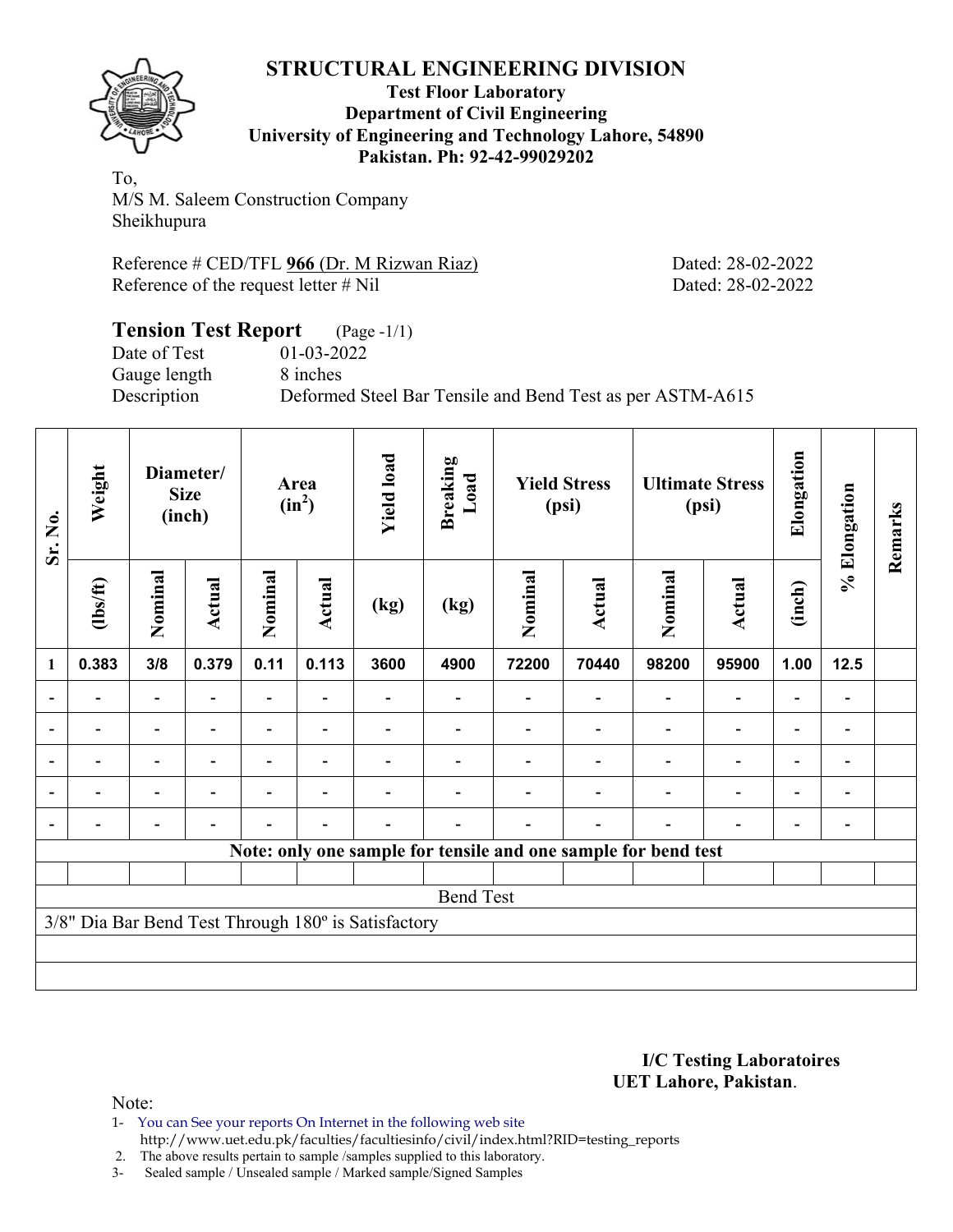

#### **Test Floor Laboratory Department of Civil Engineering University of Engineering and Technology Lahore, 54890 Pakistan. Ph: 92-42-99029202**

To, Sub Divisional Officer Buildings Sub Division Gujrat (Construction of Additional Multi Storied Barracks in All Jails of Punjab to Accommodate 10000 Prisoners, One at Diastrict Jail, Gujrat) Reference # CED/TFL 967 (Dr. M Rizwan Riaz) Dated: 28-02-2022 Reference of the request letter  $\# 1174-AHC$  Dated: 28-02-2022

# **Tension Test Report** (Page -1/1)

Date of Test 01-03-2022 Gauge length 8 inches

Description Deformed Steel Bar Tensile and Bend Test as per ASTM-A615

| Sr. No.                  | Weight   |                          | Diameter/<br><b>Size</b><br>(inch) |                          | Area<br>$(in^2)$         | <b>Yield load</b>                                   | <b>Breaking</b><br>Load                                        |         | <b>Yield Stress</b><br>(psi) |                          | <b>Ultimate Stress</b><br>(psi) | Elongation               | % Elongation                 | Remarks |
|--------------------------|----------|--------------------------|------------------------------------|--------------------------|--------------------------|-----------------------------------------------------|----------------------------------------------------------------|---------|------------------------------|--------------------------|---------------------------------|--------------------------|------------------------------|---------|
|                          | (1bs/ft) | Nominal                  | Actual                             | Nominal                  | <b>Actual</b>            | (kg)                                                | (kg)                                                           | Nominal | <b>Actual</b>                | Nominal                  | <b>Actual</b>                   | (inch)                   |                              |         |
| 1                        | 0.379    | 3/8                      | 0.377                              | 0.11                     | 0.111                    | 2900                                                | 4200                                                           | 58200   | 57340                        | 84200                    | 83100                           | 1.50                     | 18.8                         |         |
|                          |          | $\overline{\phantom{a}}$ | ۰                                  | $\overline{\phantom{0}}$ |                          |                                                     |                                                                |         |                              | $\overline{\phantom{0}}$ | $\overline{a}$                  | $\overline{\phantom{a}}$ |                              |         |
|                          |          | $\blacksquare$           | $\overline{\phantom{0}}$           | $\blacksquare$           | $\overline{\phantom{0}}$ |                                                     |                                                                |         |                              | $\blacksquare$           | $\overline{a}$                  | $\overline{\phantom{0}}$ |                              |         |
|                          |          | $\overline{\phantom{0}}$ |                                    |                          |                          |                                                     |                                                                |         |                              |                          | $\overline{\phantom{0}}$        | $\overline{\phantom{0}}$ |                              |         |
| $\overline{a}$           |          | $\overline{\phantom{0}}$ |                                    |                          | $\overline{\phantom{0}}$ |                                                     |                                                                |         |                              |                          | $\overline{a}$                  | $\overline{\phantom{0}}$ | $\qquad \qquad \blacksquare$ |         |
| $\overline{\phantom{0}}$ |          | $\overline{\phantom{0}}$ |                                    |                          |                          |                                                     |                                                                |         |                              | $\overline{\phantom{0}}$ |                                 | -                        |                              |         |
|                          |          |                          |                                    |                          |                          |                                                     | Note: only one sample for tensile and one sample for bend test |         |                              |                          |                                 |                          |                              |         |
|                          |          |                          |                                    |                          |                          |                                                     |                                                                |         |                              |                          |                                 |                          |                              |         |
|                          |          |                          |                                    |                          |                          |                                                     | <b>Bend Test</b>                                               |         |                              |                          |                                 |                          |                              |         |
|                          |          |                          |                                    |                          |                          | 3/8" Dia Bar Bend Test Through 180° is Satisfactory |                                                                |         |                              |                          |                                 |                          |                              |         |
|                          |          |                          |                                    |                          |                          |                                                     |                                                                |         |                              |                          |                                 |                          |                              |         |
|                          |          |                          |                                    |                          |                          |                                                     |                                                                |         |                              |                          |                                 |                          |                              |         |

**I/C Testing Laboratoires UET Lahore, Pakistan**.

- 1- You can See your reports On Internet in the following web site http://www.uet.edu.pk/faculties/facultiesinfo/civil/index.html?RID=testing\_reports
- 2. The above results pertain to sample /samples supplied to this laboratory.
- 3- Sealed sample / Unsealed sample / Marked sample/Signed Samples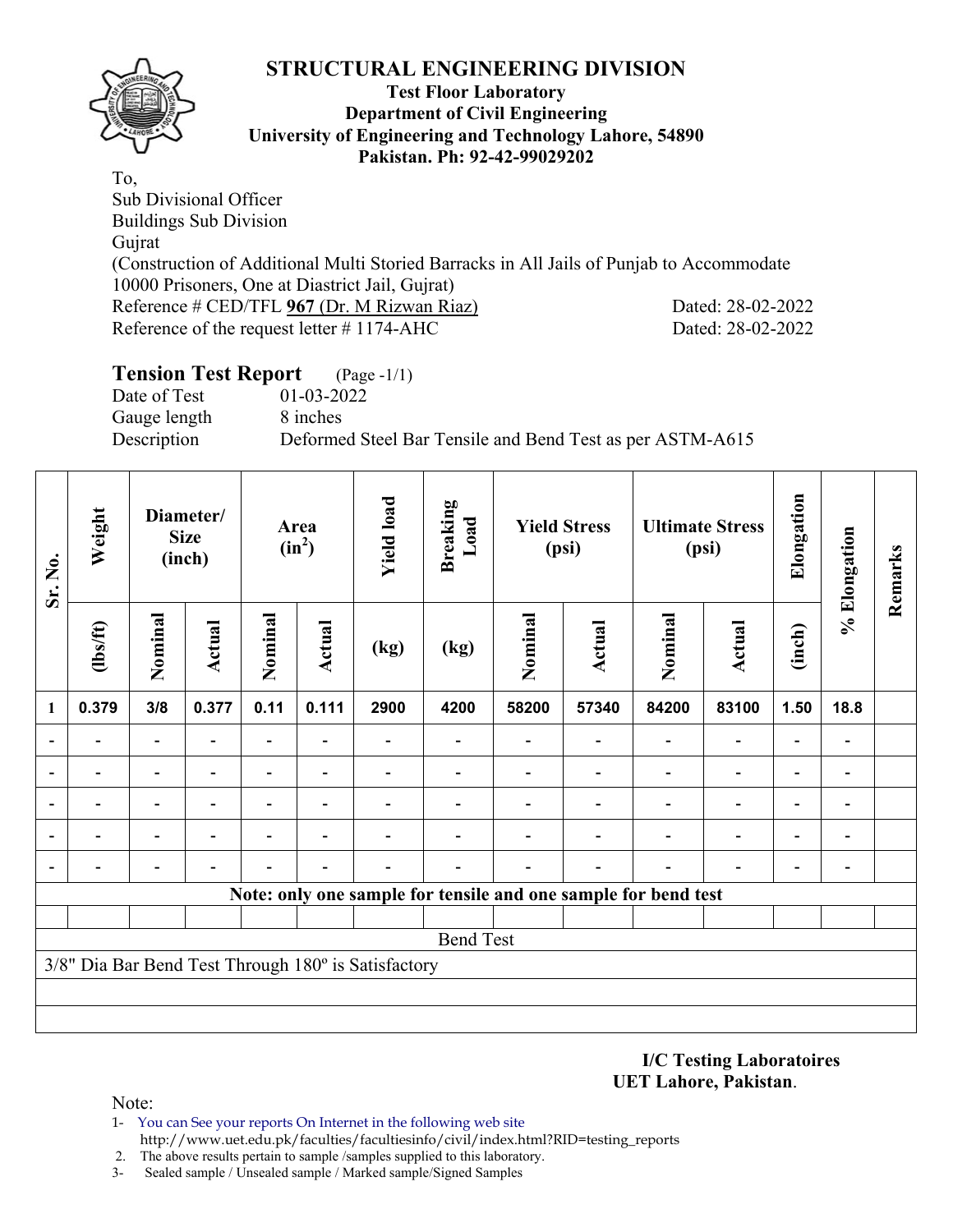

**Test Floor Laboratory Department of Civil Engineering University of Engineering and Technology Lahore, 54890 Pakistan. Ph: 92-42-99029202** 

To, M/S S.A. Sheikh & Co Lahore

Reference # CED/TFL 969 (Dr. M Rizwan Riaz) Dated: 28-02-2022 Reference of the request letter # SASheikh/SCATEC/INSP2 Dated: 28-02-2022

| <b>Tension Test Report</b> $(Page-1/1)$ |                          |
|-----------------------------------------|--------------------------|
| Date of Test                            | $01 - 03 - 2022$         |
| Gauge length                            | 2 inches                 |
| Description                             | Steel Strip Tensile Test |

| Sr. No.                      | Designation        | Size of Strip<br>(mm) | <b>X</b> Section<br>Area<br>$\text{(mm}^2)$ | <b>Yield load</b><br>(kg) | <b>Breaking</b><br>Load<br>(kg)         | <b>Yield Stress</b><br>(MPa) | Ultimate<br><b>Stress</b><br>(MPa) | Elongation<br>(in) | % Elongation                 | Remarks |
|------------------------------|--------------------|-----------------------|---------------------------------------------|---------------------------|-----------------------------------------|------------------------------|------------------------------------|--------------------|------------------------------|---------|
| $\mathbf{1}$                 | <b>Steel Strip</b> | 28.90x8.20            | 236.98                                      | 13500                     | 17700                                   | 559                          | 733                                | 0.45               | 22.50                        |         |
| $\qquad \qquad \blacksquare$ |                    |                       |                                             | -                         | $\overline{a}$                          |                              |                                    | Ē.                 | $\qquad \qquad \blacksquare$ |         |
| $\blacksquare$               |                    |                       |                                             | ۰                         | $\overline{a}$                          |                              |                                    | ۳                  | $\qquad \qquad \blacksquare$ |         |
|                              |                    |                       |                                             |                           | -                                       |                              |                                    |                    | $\overline{\phantom{a}}$     |         |
|                              |                    |                       |                                             |                           | -                                       |                              |                                    |                    | $\overline{\phantom{0}}$     |         |
|                              |                    |                       |                                             |                           | -                                       |                              |                                    |                    | $\overline{\phantom{0}}$     |         |
|                              |                    |                       |                                             |                           | $\overline{a}$                          |                              |                                    |                    | $\overline{\phantom{0}}$     |         |
| $\qquad \qquad \blacksquare$ |                    |                       |                                             |                           | $\blacksquare$                          |                              | $\overline{\phantom{0}}$           | ۳                  | $\overline{\phantom{a}}$     |         |
|                              |                    |                       |                                             |                           | <b>Only One Sample for Tensile Test</b> |                              |                                    |                    |                              |         |
|                              |                    |                       |                                             |                           |                                         |                              |                                    |                    |                              |         |
|                              |                    |                       |                                             | <b>Bend Test</b>          |                                         |                              |                                    |                    |                              |         |
|                              |                    |                       |                                             |                           |                                         |                              |                                    |                    |                              |         |
|                              |                    |                       |                                             |                           |                                         |                              |                                    |                    |                              |         |
|                              |                    |                       |                                             |                           |                                         |                              |                                    |                    |                              |         |

**I/C Testing Laboratoires UET Lahore, Pakistan**.

Note:

1- You can See your reports On Internet in the following web site http://www.uet.edu.pk/faculties/facultiesinfo/civil/index.html?RID=testing\_reports

2. The above results pertain to sample /samples supplied to this laboratory.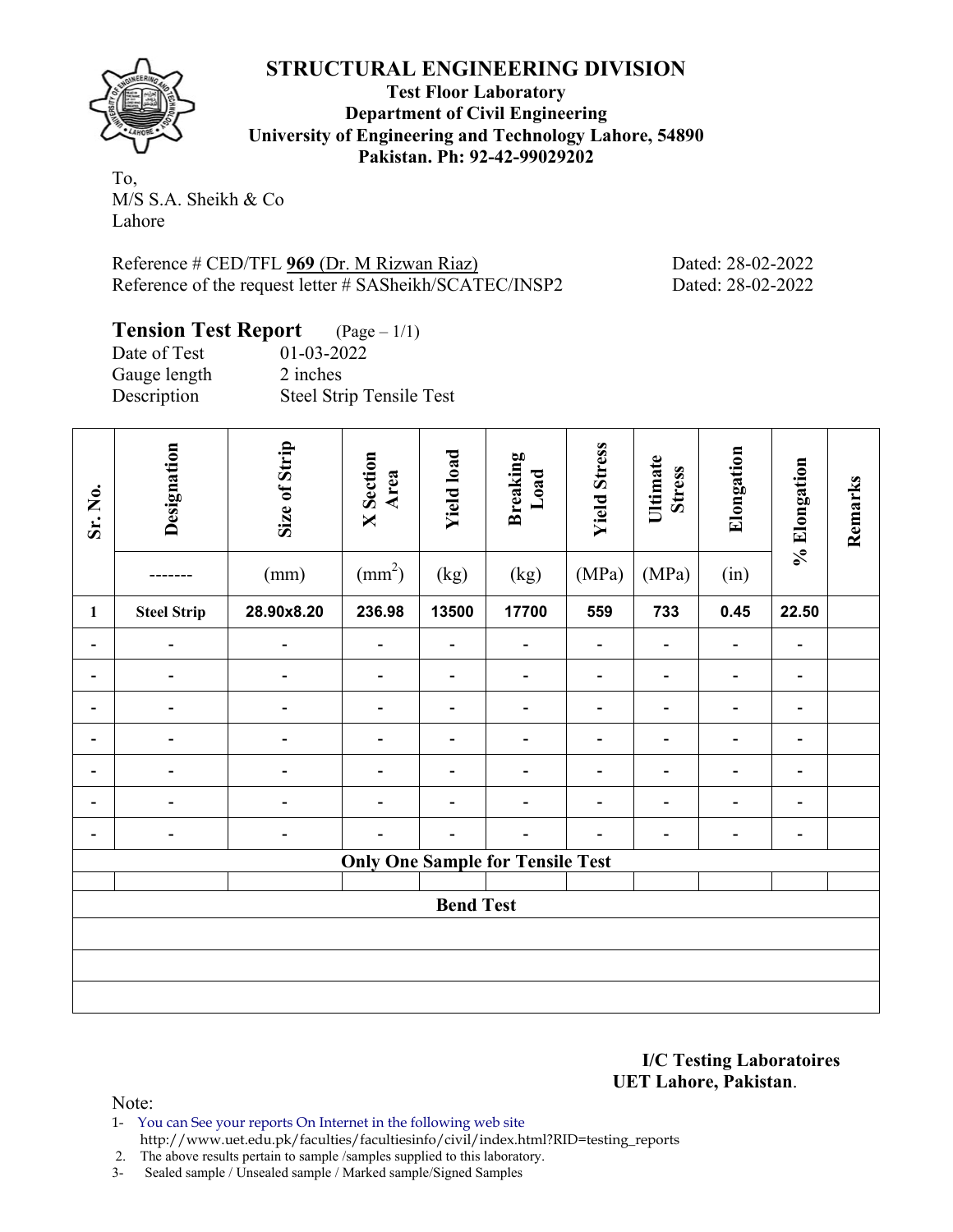

#### **Test Floor Laboratory Department of Civil Engineering University of Engineering and Technology Lahore, 54890 Pakistan. Ph: 92-42-99029202**

To, M/S Baig Construction Co. Lahore (620-B Jubilee Town (Panagah) Lahore

Reference # CED/TFL 970 (Dr. M Rizwan Riaz) Dated: 28-02-2022 Reference of the request letter # Nil Dated: 28-02-2022

#### **Tension Test Report** (Page -1/1) Date of Test 01-03-2022 Gauge length 8 inches Description Deformed Steel Bar Tensile and Bend Test as per ASTM-A615

| Sr. No.                  | Weight         |                          | Diameter/<br><b>Size</b><br>(inch) |                | Area<br>$(in^2)$         | <b>Yield load</b>                                   | <b>Breaking</b><br>Load |         | <b>Yield Stress</b><br>(psi)                                    |                          | <b>Ultimate Stress</b><br>(psi) | Elongation               | % Elongation             | Remarks |
|--------------------------|----------------|--------------------------|------------------------------------|----------------|--------------------------|-----------------------------------------------------|-------------------------|---------|-----------------------------------------------------------------|--------------------------|---------------------------------|--------------------------|--------------------------|---------|
|                          | $\frac{2}{10}$ | Nominal                  | Actual                             | Nominal        | <b>Actual</b>            | (kg)                                                | (kg)                    | Nominal | Actual                                                          | Nominal                  | <b>Actual</b>                   | (inch)                   |                          |         |
| $\mathbf{1}$             | 0.390          | 3/8                      | 0.382                              | 0.11           | 0.115                    | 3400                                                | 4800                    | 68200   | 65290                                                           | 96200                    | 92200                           | 1.40                     | 17.5                     |         |
| $\boldsymbol{2}$         | 0.386          | 3/8                      | 0.380                              | 0.11           | 0.114                    | 3400                                                | 4800                    | 68200   | 65990                                                           | 96200                    | 93200                           | 1.20                     | 15.0                     |         |
| $\blacksquare$           |                | $\overline{\phantom{0}}$ |                                    |                |                          |                                                     |                         |         |                                                                 |                          | $\overline{a}$                  | $\overline{\phantom{0}}$ |                          |         |
| $\overline{\phantom{a}}$ |                | $\overline{\phantom{a}}$ |                                    |                |                          |                                                     |                         |         |                                                                 | $\overline{\phantom{0}}$ | $\overline{\phantom{a}}$        | Ξ.                       | $\overline{\phantom{a}}$ |         |
| $\overline{\phantom{a}}$ | $\blacksquare$ | $\overline{\phantom{a}}$ | ۰                                  | $\blacksquare$ | $\overline{\phantom{0}}$ |                                                     |                         |         |                                                                 |                          | $\overline{\phantom{a}}$        | Ξ.                       | $\overline{\phantom{0}}$ |         |
| $\blacksquare$           |                | $\blacksquare$           | $\blacksquare$                     |                | $\overline{\phantom{0}}$ |                                                     |                         |         | $\overline{\phantom{0}}$                                        |                          | $\blacksquare$                  | $\blacksquare$           | $\overline{\phantom{a}}$ |         |
|                          |                |                          |                                    |                |                          |                                                     |                         |         | Note: only two samples for tensile and one sample for bend test |                          |                                 |                          |                          |         |
|                          |                |                          |                                    |                |                          |                                                     |                         |         |                                                                 |                          |                                 |                          |                          |         |
|                          |                |                          |                                    |                |                          |                                                     | <b>Bend Test</b>        |         |                                                                 |                          |                                 |                          |                          |         |
|                          |                |                          |                                    |                |                          | 3/8" Dia Bar Bend Test Through 180° is Satisfactory |                         |         |                                                                 |                          |                                 |                          |                          |         |
|                          |                |                          |                                    |                |                          |                                                     |                         |         |                                                                 |                          |                                 |                          |                          |         |
|                          |                |                          |                                    |                |                          |                                                     |                         |         |                                                                 |                          |                                 |                          |                          |         |

#### **I/C Testing Laboratoires UET Lahore, Pakistan**.

Note:

1- You can See your reports On Internet in the following web site http://www.uet.edu.pk/faculties/facultiesinfo/civil/index.html?RID=testing\_reports

2. The above results pertain to sample /samples supplied to this laboratory.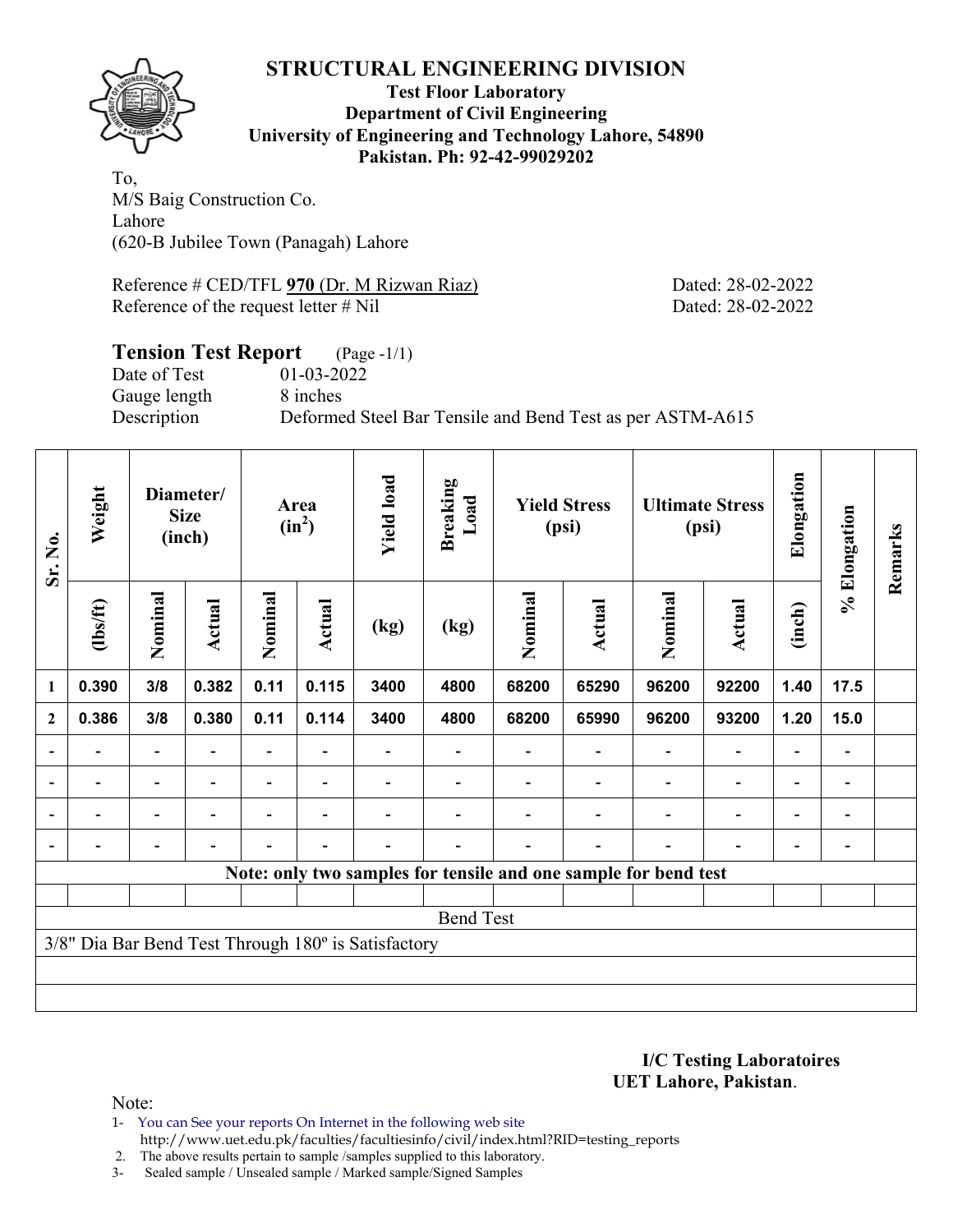

#### **Test Floor Laboratory Department of Civil Engineering University of Engineering and Technology Lahore, 54890 Pakistan. Ph: 92-42-99029202**

To, Resident Engineer

G3 Engineering Consultants (Pvt) Ltd.

Consultancy Services for Master Planning, Designing and Construction Supervision Strengthening of University of Narowal

| Reference # CED/TFL 972 (Dr. M Rizwan Riaz)       |  |
|---------------------------------------------------|--|
| Reference of the request letter $\#$ G3/UON-RE/94 |  |

# **Tension Test Report** (Page -1/1)

Date of Test 01-03-2022 Gauge length 8 inches

Description Deformed Steel Bar Tensile and Bend Test as per ASTM-A615

| Sr. No.        | Weight                                        | Diameter/<br><b>Size</b> |                  |                          | Area<br>$(in^2)$ | <b>Yield load</b> | <b>Breaking</b><br>Load |                   | <b>Yield Stress</b><br>(psi) |                                                                 | <b>Ultimate Stress</b><br>(psi) | Elongation               | % Elongation                 | Remarks |
|----------------|-----------------------------------------------|--------------------------|------------------|--------------------------|------------------|-------------------|-------------------------|-------------------|------------------------------|-----------------------------------------------------------------|---------------------------------|--------------------------|------------------------------|---------|
|                | $\frac{2}{10}$                                | Nominal<br>$(\#)$        | Actual<br>(inch) | Nominal                  | Actual           | (kg)              | (kg)                    | Nominal<br>Actual |                              | Nominal                                                         | <b>Actual</b>                   | (inch)                   |                              |         |
| $\mathbf{1}$   | 0.371                                         | $\mathbf{3}$             | 0.373            | 0.11                     | 0.109            | 4500              | 5500                    | 90200             | 90920                        | 110200                                                          | 111200                          | 0.70                     | 8.8                          |         |
| $\overline{2}$ | 0.365                                         | $\mathbf{3}$             | 0.370            | 0.11                     | 0.107            | 4300              | 5200                    | 86200             | 88380                        | 104200                                                          | 106900                          | 0.80                     | 10.0                         |         |
| $\blacksquare$ | $\blacksquare$                                | $\overline{\phantom{0}}$ |                  |                          |                  |                   |                         |                   |                              |                                                                 | $\overline{\phantom{a}}$        |                          | $\qquad \qquad \blacksquare$ |         |
| $\blacksquare$ | -                                             | $\overline{\phantom{0}}$ |                  | $\overline{\phantom{0}}$ | ۰                |                   |                         |                   |                              |                                                                 | $\overline{\phantom{0}}$        | $\overline{\phantom{0}}$ | $\qquad \qquad \blacksquare$ |         |
|                |                                               | $\blacksquare$           |                  |                          |                  |                   |                         |                   |                              |                                                                 |                                 |                          |                              |         |
|                |                                               |                          |                  |                          |                  |                   |                         |                   |                              |                                                                 |                                 |                          |                              |         |
|                |                                               |                          |                  |                          |                  |                   |                         |                   |                              | Note: only two samples for tensile and one sample for bend test |                                 |                          |                              |         |
|                |                                               |                          |                  |                          |                  |                   |                         |                   |                              |                                                                 |                                 |                          |                              |         |
|                |                                               |                          |                  |                          |                  |                   | <b>Bend Test</b>        |                   |                              |                                                                 |                                 |                          |                              |         |
|                | #3 Bar Bend Test Through 180° is Satisfactory |                          |                  |                          |                  |                   |                         |                   |                              |                                                                 |                                 |                          |                              |         |
|                |                                               |                          |                  |                          |                  |                   |                         |                   |                              |                                                                 |                                 |                          |                              |         |
|                |                                               |                          |                  |                          |                  |                   |                         |                   |                              |                                                                 |                                 |                          |                              |         |

#### **I/C Testing Laboratoires UET Lahore, Pakistan**.

Dated: 28-02-2022 Dated: 09-02-2022

Note:

1- You can See your reports On Internet in the following web site http://www.uet.edu.pk/faculties/facultiesinfo/civil/index.html?RID=testing\_reports

2. The above results pertain to sample /samples supplied to this laboratory.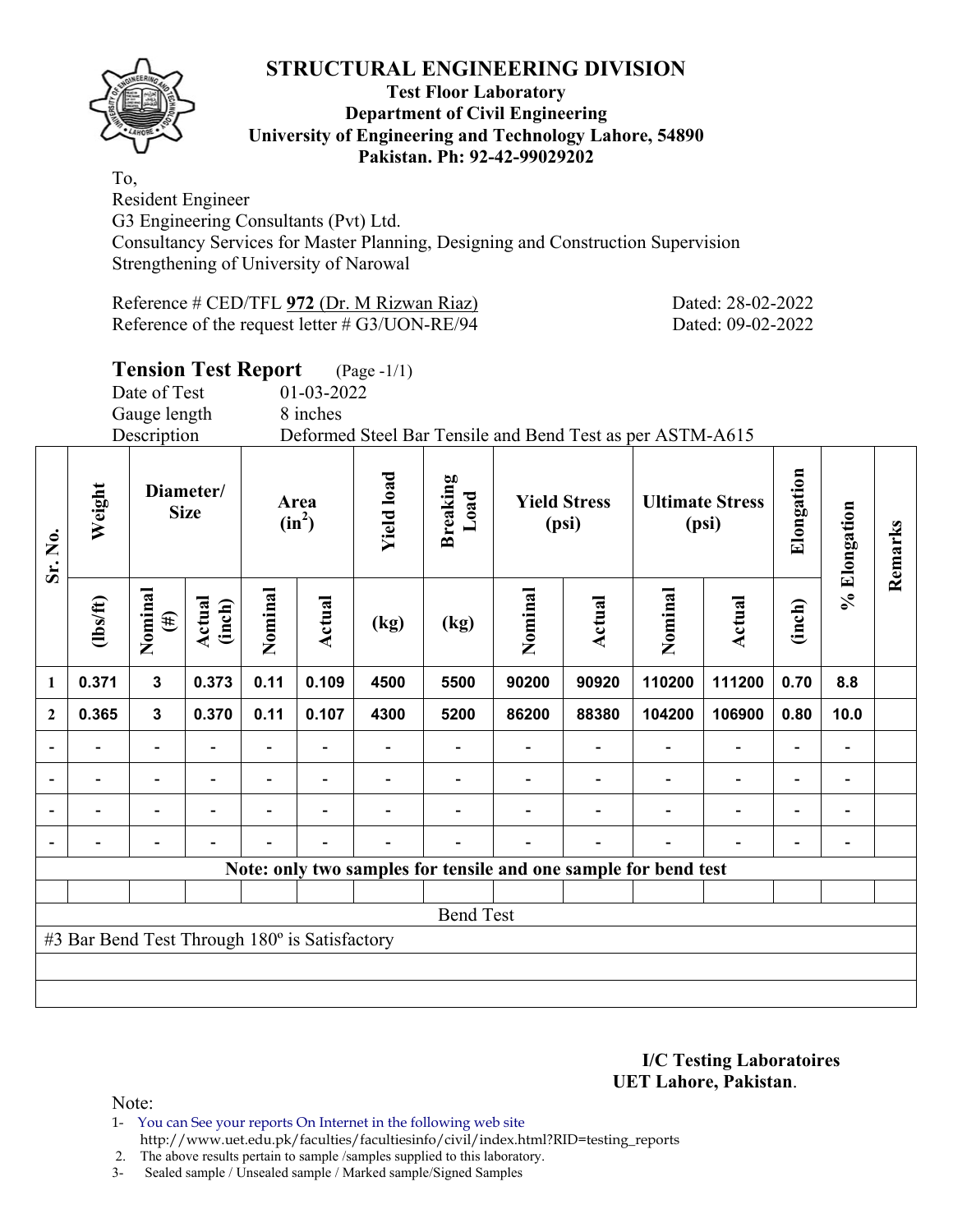

#### **Test Floor Laboratory Department of Civil Engineering University of Engineering and Technology Lahore, 54890 Pakistan. Ph: 92-42-99029202**

To, Sub Divisional Officer Buildings Sub Division Pirmahal (Provision of Additional Classrooms Block in Govt. Fareed Bakhsh Associate College for Boys Chak No. 333/JB Tehsil Pirmahal District T.T. Singh)

Reference # CED/TFL 973 (Dr. M Rizwan Riaz) Dated: 28-02-2022 Reference of the request letter # 152 Dated: 14-02-2022

|       | <b>Tension Test Report</b>         |                  | $(Page - 1/1)$         |                                         |                                                           |                                 |       |
|-------|------------------------------------|------------------|------------------------|-----------------------------------------|-----------------------------------------------------------|---------------------------------|-------|
|       | Date of Test                       | 01-03-2022       |                        |                                         |                                                           |                                 |       |
|       | Gauge length                       | 8 inches         |                        |                                         |                                                           |                                 |       |
|       | Description                        |                  |                        |                                         | Deformed Steel Bar Tensile and Bend Test as per ASTM-A615 |                                 |       |
| eight | Diameter/<br><b>Size</b><br>(inch) | Area<br>$(in^2)$ | $_{\rm{0a}}$<br>르<br>್ | reaking<br>$\overline{\mathbf{a}}$<br>≃ | <b>Yield Stress</b><br>(psi)                              | <b>Ultimate Stress</b><br>(psi) | ıgati |

| Sr. No.        | Weigl<br><b>Size</b><br>(inch)                                          |         | Area<br>$(in^2)$ |         | <b>Breaki</b><br>$\textsf{Loc}$<br><b>Yield</b> l |      | <b>Yield Stress</b><br>(psi)                                    |         | <b>Ultimate Stress</b><br>(psi) |         | Elongat                  | % Elongation             | Remarks |  |
|----------------|-------------------------------------------------------------------------|---------|------------------|---------|---------------------------------------------------|------|-----------------------------------------------------------------|---------|---------------------------------|---------|--------------------------|--------------------------|---------|--|
|                | (lbs/ft)                                                                | Nominal | Actual           | Nominal | Actual                                            | (kg) | (kg)                                                            | Nominal | <b>Actual</b>                   | Nominal | Actual                   | (inch)                   |         |  |
| 1              | 0.367                                                                   | 3/8     | 0.371            | 0.11    | 0.108                                             | 3300 | 4600                                                            | 66200   | 67460                           | 92200   | 94100                    | 1.10                     | 13.8    |  |
| $\mathbf{2}$   | 0.367                                                                   | 3/8     | 0.371            | 0.11    | 0.108                                             | 3300 | 4600                                                            | 66200   | 67340                           | 92200   | 93900                    | 1.10                     | 13.8    |  |
|                |                                                                         |         |                  |         |                                                   |      |                                                                 |         |                                 |         | $\overline{\phantom{0}}$ |                          |         |  |
| $\blacksquare$ |                                                                         |         |                  |         |                                                   |      |                                                                 |         |                                 |         | $\overline{a}$           | $\overline{\phantom{0}}$ |         |  |
|                |                                                                         |         |                  |         |                                                   |      |                                                                 |         |                                 |         | $\overline{\phantom{0}}$ | $\overline{\phantom{0}}$ |         |  |
| $\blacksquare$ |                                                                         |         |                  |         |                                                   |      |                                                                 |         |                                 |         | $\overline{\phantom{0}}$ | $\overline{\phantom{0}}$ |         |  |
|                |                                                                         |         |                  |         |                                                   |      | Note: only two samples for tensile and one sample for bend test |         |                                 |         |                          |                          |         |  |
|                |                                                                         |         |                  |         |                                                   |      |                                                                 |         |                                 |         |                          |                          |         |  |
|                | <b>Bend Test</b><br>3/8" Dia Bar Bend Test Through 180° is Satisfactory |         |                  |         |                                                   |      |                                                                 |         |                                 |         |                          |                          |         |  |
|                |                                                                         |         |                  |         |                                                   |      |                                                                 |         |                                 |         |                          |                          |         |  |
|                |                                                                         |         |                  |         |                                                   |      |                                                                 |         |                                 |         |                          |                          |         |  |
|                |                                                                         |         |                  |         |                                                   |      |                                                                 |         |                                 |         |                          |                          |         |  |

**I/C Testing Laboratoires UET Lahore, Pakistan**.

- 1- You can See your reports On Internet in the following web site http://www.uet.edu.pk/faculties/facultiesinfo/civil/index.html?RID=testing\_reports
- 2. The above results pertain to sample /samples supplied to this laboratory.
- 3- Sealed sample / Unsealed sample / Marked sample/Signed Samples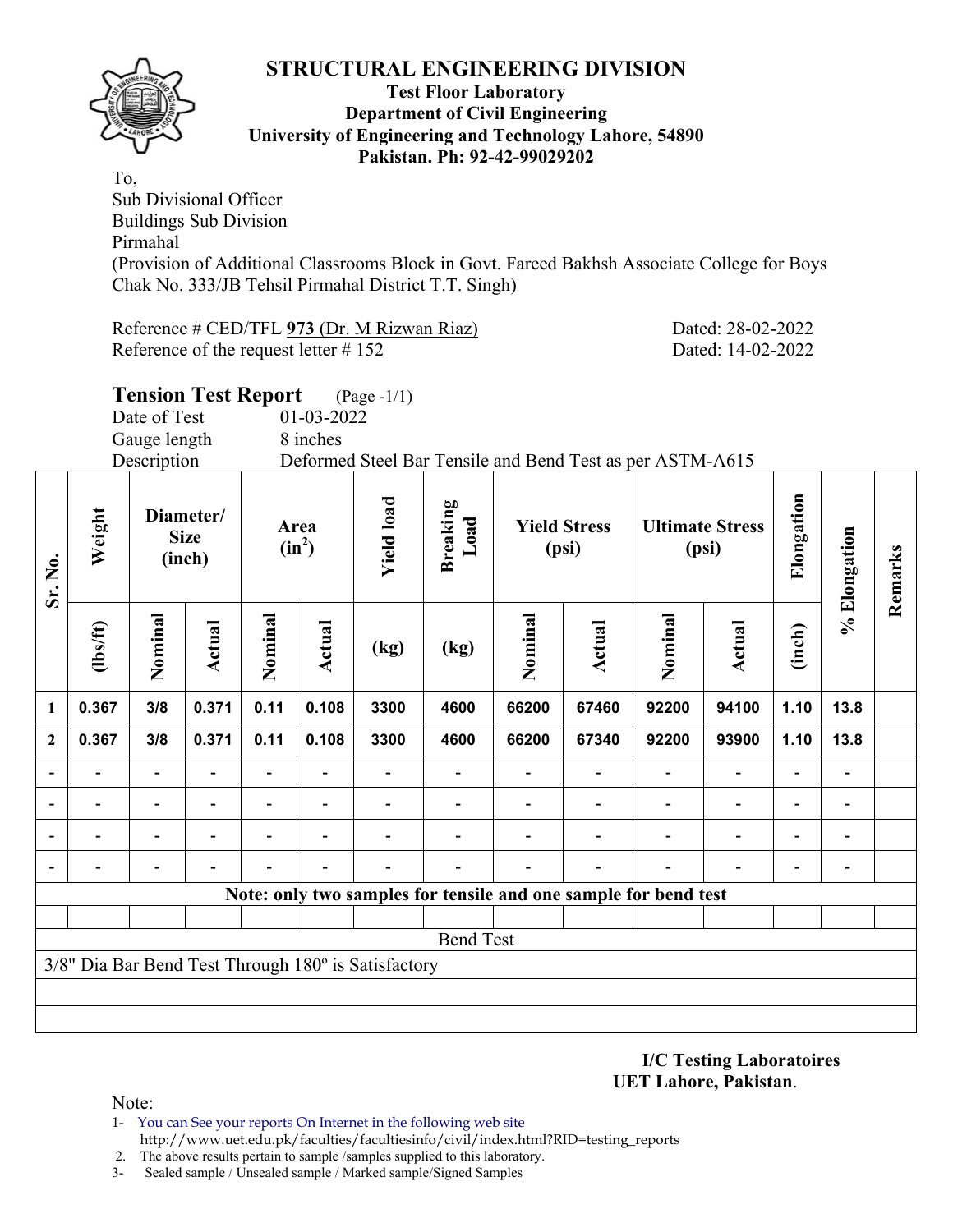

#### **Test Floor Laboratory Department of Civil Engineering University of Engineering and Technology Lahore, 54890 Pakistan. Ph: 92-42-99029202**

To, Project Manager Al Jalil Developers Construction of Stom Water Drain at Al Jalil Garden Housing Scheme Phase -2 Sheikhupura

Reference # CED/TFL **981** (Dr. Asas Ali) Dated: 01-03-2022 Reference of the request letter # AJG-2-St-L-02 Dated: 24-02-2022

# **Tension Test Report** (Page -1/1)

Date of Test 01-03-2022 Gauge length 8 inches

Description Deformed Steel Bar Tensile and Bend Test as per ASTM-A615

| Sr. No.                  | Weight                                        |                         | Diameter/<br><b>Size</b> |                | Area<br>$(in^2)$ | <b>Yield load</b> | <b>Breaking</b><br>Load |         | <b>Yield Stress</b><br>(psi) |                                                                 | <b>Ultimate Stress</b><br>(psi) | Elongation     | % Elongation | Remarks |
|--------------------------|-----------------------------------------------|-------------------------|--------------------------|----------------|------------------|-------------------|-------------------------|---------|------------------------------|-----------------------------------------------------------------|---------------------------------|----------------|--------------|---------|
|                          | $\frac{2}{10}$                                | Nominal<br>$(\#)$       | Actual<br>(inch)         | Nominal        | <b>Actual</b>    | (kg)              | (kg)                    | Nominal | <b>Actual</b>                | Nominal                                                         | Actual                          | (inch)         |              |         |
| $\mathbf{1}$             | 0.393                                         | $\overline{\mathbf{3}}$ | 0.384                    | 0.11           | 0.116            | 4350              | 5100                    | 87200   | 82940                        | 102200                                                          | 97300                           | 1.20           | 15.0         |         |
| $\mathbf{2}$             | 0.393                                         | $\mathbf{3}$            | 0.384                    | 0.11           | 0.116            | 4380              | 4890                    | 87800   | 83480                        | 98000                                                           | 93200                           | 0.90           | 11.3         |         |
|                          |                                               | $\blacksquare$          |                          |                |                  |                   |                         |         |                              |                                                                 | ۰                               |                |              |         |
| $\overline{\phantom{0}}$ |                                               | $\blacksquare$          |                          |                |                  |                   |                         |         |                              |                                                                 | ٠                               | $\blacksquare$ |              |         |
| $\blacksquare$           | $\blacksquare$                                | $\blacksquare$          | $\blacksquare$           | ٠              | ٠                |                   |                         |         |                              | ٠                                                               | ٠                               | $\blacksquare$ |              |         |
|                          | $\blacksquare$                                |                         |                          | $\blacksquare$ | ٠                | $\blacksquare$    |                         |         | $\blacksquare$               |                                                                 | ٠                               | $\blacksquare$ |              |         |
|                          |                                               |                         |                          |                |                  |                   |                         |         |                              | Note: only two samples for tensile and one sample for bend test |                                 |                |              |         |
|                          |                                               |                         |                          |                |                  |                   |                         |         |                              |                                                                 |                                 |                |              |         |
|                          |                                               |                         |                          |                |                  |                   | <b>Bend Test</b>        |         |                              |                                                                 |                                 |                |              |         |
|                          | #3 Bar Bend Test Through 180° is Satisfactory |                         |                          |                |                  |                   |                         |         |                              |                                                                 |                                 |                |              |         |
|                          |                                               |                         |                          |                |                  |                   |                         |         |                              |                                                                 |                                 |                |              |         |
|                          |                                               |                         |                          |                |                  |                   |                         |         |                              |                                                                 |                                 |                |              |         |

**I/C Testing Laboratoires UET Lahore, Pakistan**.

Note:

1- You can See your reports On Internet in the following web site http://www.uet.edu.pk/faculties/facultiesinfo/civil/index.html?RID=testing\_reports

2. The above results pertain to sample /samples supplied to this laboratory.